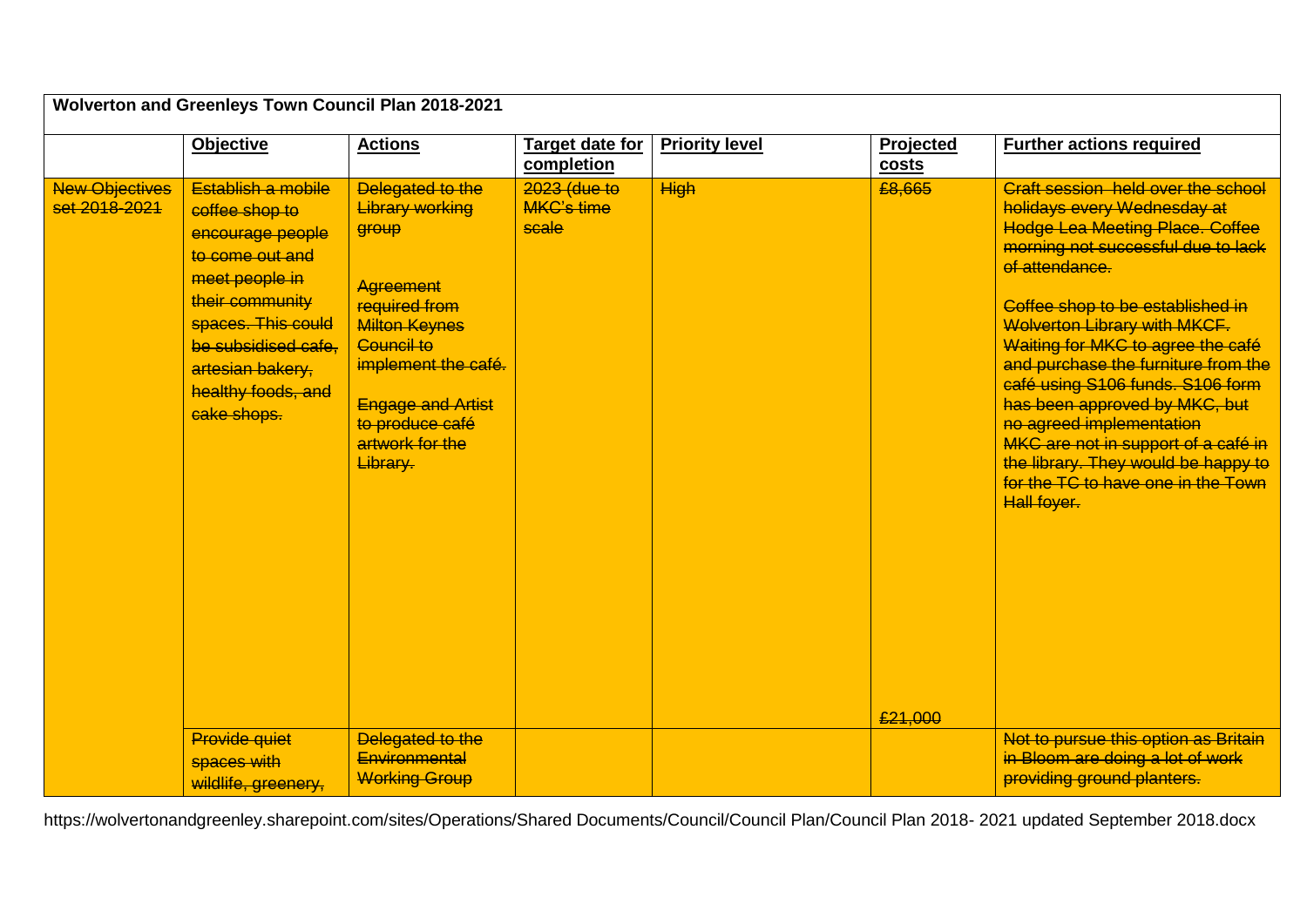| communal area<br>and roof gardens.<br><b>These could be</b><br>vertical gardens to<br>promote green<br>space in areas<br>where there is a<br>lack of space.                                   |                                                                                                                                                                                                                                                                                                                         |           |               |                                                                                                                                                                      |
|-----------------------------------------------------------------------------------------------------------------------------------------------------------------------------------------------|-------------------------------------------------------------------------------------------------------------------------------------------------------------------------------------------------------------------------------------------------------------------------------------------------------------------------|-----------|---------------|----------------------------------------------------------------------------------------------------------------------------------------------------------------------|
| <b>Build relationships</b><br>with businesses-.                                                                                                                                               | <b>Re-instate the Fruit</b><br>and veg show in<br>September, but<br>expand the idea by<br>including craft stalls<br>and re name the<br><b>'Craft and Produce</b><br>Festival'.<br>Businesses.<br>allotments, Food<br><b>Train Market stalls</b><br>and community<br>groups can show<br>case their products<br>for sale. | 2018      | <b>High</b>   | Council agreed not to implement,<br>but support the street food<br>sessions at the Crauford Arms,<br>which is successful if required.                                |
| Less cars-change<br>vertical parking to<br>create on street<br>parking, options<br>include looking into<br>angled parking and<br>one way streets, to<br>remove cars from<br>streets. Restrict | <b>Jersey Road</b><br>proposed a marked<br>bay scheme, which<br>is being trialled in<br>their street to see if<br>this creates better<br>and increased<br>parking space<br>available.                                                                                                                                   | 2017/2018 | <b>Medium</b> | Anson Road to be the next Road to<br>have their bays marked out. Cllr<br>Middleton may be able to provide<br>funding from his ward councillor<br>budget if required. |
| commercial vehicle<br>on residential                                                                                                                                                          | A Community<br><b>Parking Bid has</b><br>been submitted to                                                                                                                                                                                                                                                              | 2020      | Low           | If funding is successful, proposals<br>will need to be consulted on with<br>residents. Any successful                                                                |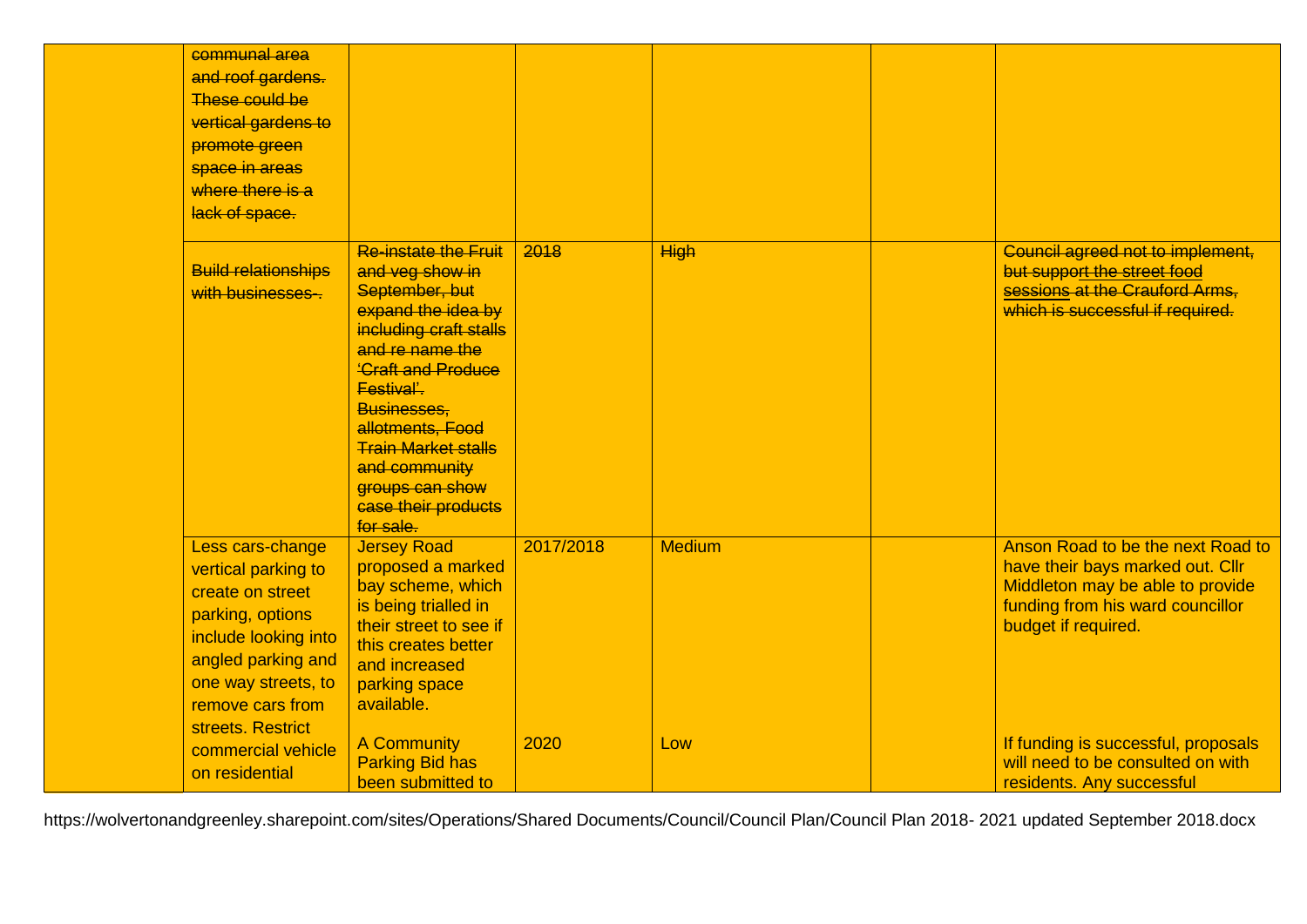| areas and arterial   | <b>MKC</b> for increased                     |             |     | consultation options will then be |
|----------------------|----------------------------------------------|-------------|-----|-----------------------------------|
| roads.               | parking in Furze                             |             |     | costed and budgeted for           |
|                      | Way. A decision is                           |             |     | 2019/2020.                        |
|                      | expected in                                  |             |     |                                   |
|                      | October as to                                |             |     |                                   |
|                      | whether the grant                            |             |     |                                   |
|                      | is successful                                |             |     |                                   |
| <b>Maximise S106</b> | <b>The Planning</b>                          |             |     | S106 forms to be completed and    |
| funding-use          | <b>Committee have</b>                        |             |     | submitted to MKC to be allocated  |
|                      | submitted S106                               |             |     | against each suggested project    |
| funding to achieve   | allocations to the                           |             |     |                                   |
| objectives.          | <b>Full Council and</b>                      | No date for |     |                                   |
|                      | allocations have                             | works       |     |                                   |
|                      | now been agreed                              |             |     |                                   |
|                      | as follows:                                  |             |     |                                   |
|                      | <b>EMEB Site</b>                             |             | Low |                                   |
|                      | -Victoria Park                               |             |     |                                   |
|                      | Fencing                                      | 2020        |     |                                   |
|                      | £23,138.34                                   |             | Low |                                   |
|                      | $-£75,445$                                   |             |     |                                   |
|                      | <b>Education</b> for                         |             |     |                                   |
|                      | <b>Wolverton Mill</b>                        |             |     |                                   |
|                      | South (possible                              |             | Low |                                   |
|                      | new school)                                  |             |     |                                   |
|                      | $-£20,267$                                   |             |     |                                   |
|                      | <b>Greenleys</b>                             |             |     |                                   |
|                      | Neighbourhood                                |             |     |                                   |
|                      |                                              | 2020        |     |                                   |
|                      | play area in<br><b>Pinders Croft</b>         |             |     |                                   |
|                      |                                              |             |     |                                   |
|                      | - Investigate if<br>£2,300 for Local         |             |     |                                   |
|                      |                                              | No date     |     |                                   |
|                      | Park, £11,615<br><b>District Parks could</b> |             |     |                                   |
|                      | be used for                                  |             |     |                                   |
|                      |                                              | No date     | Low |                                   |
|                      | <b>Greenleys Play</b><br>Area.               |             |     |                                   |
|                      |                                              |             |     |                                   |
|                      | - Further allotment                          | 2018/2019   |     |                                   |
|                      | work at Old                                  |             | Low |                                   |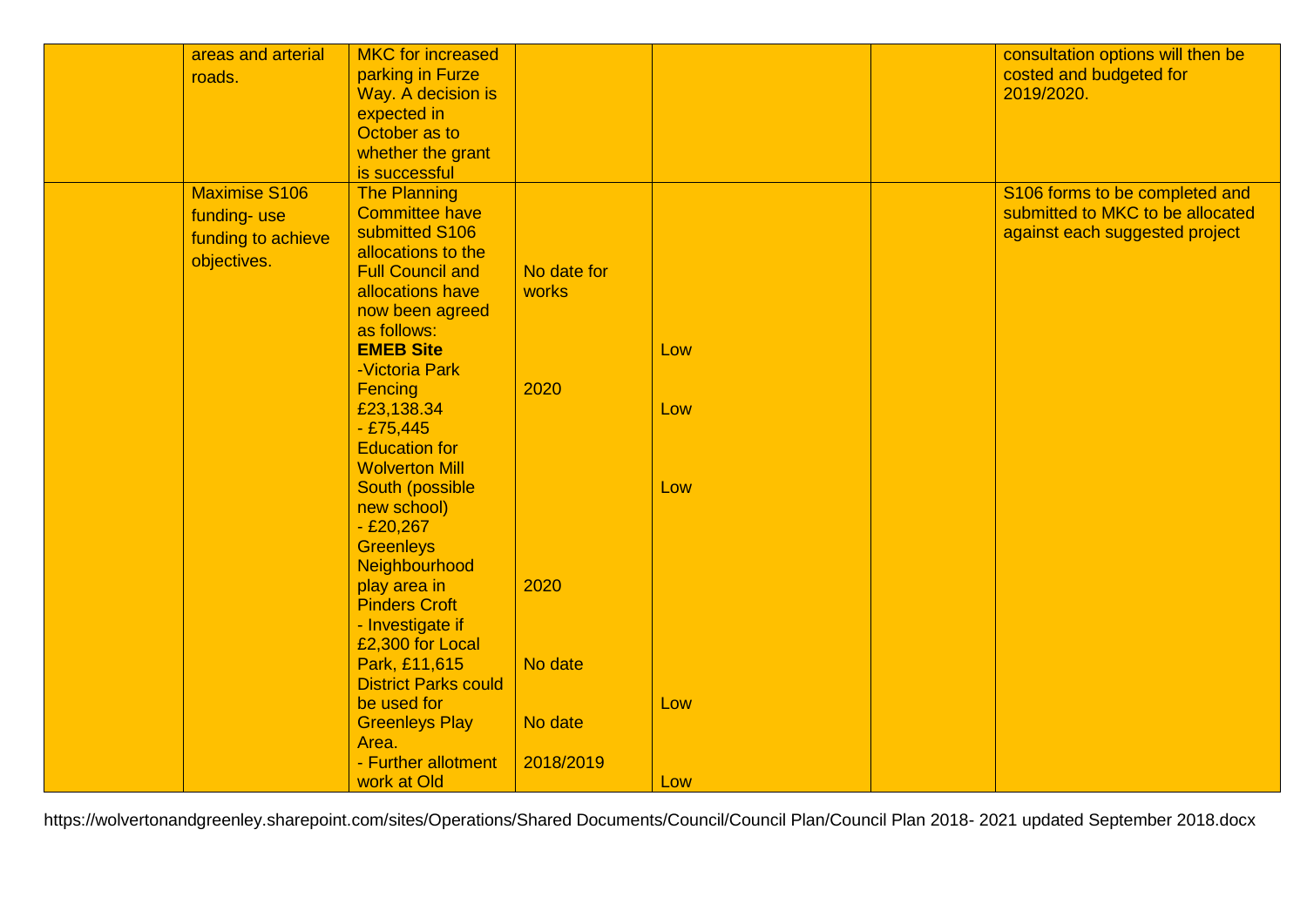|                          |                                                                                                                                    | <b>Wolverton to</b><br>maximize plots<br>onsite.<br>- £2,700 Sports<br>Halls such as the<br><b>Cricket Club.</b><br>- £7,500 Wolverton<br>Pool<br>£21,000 Public Art<br>for the Library<br>Café.<br><b>Bong</b><br><b>McCorquodale</b><br>$-$ £18,000 for new<br>SID's<br><b>Radcliffe School</b><br>- Allotments<br>contribution for Old<br><b>Wolverton and</b><br><b>Hodge Furze</b><br>£51,490.92 | 2018<br>2018/2019 | Low<br><b>Medium</b><br><b>Medium</b><br>High | S106 funds spent on Old<br>Wolverton improvements and work<br>has been completed in June 2018.<br>The remaining funds to be<br>transferred to the Hodge Club in<br>October 2018 to implement<br>improvements to their site |
|--------------------------|------------------------------------------------------------------------------------------------------------------------------------|-------------------------------------------------------------------------------------------------------------------------------------------------------------------------------------------------------------------------------------------------------------------------------------------------------------------------------------------------------------------------------------------------------|-------------------|-----------------------------------------------|----------------------------------------------------------------------------------------------------------------------------------------------------------------------------------------------------------------------------|
|                          | Less rubbish-<br>support Don't<br>rubbish Wolverton<br>to enable them to<br>expand. Provide<br>free litter pickers to<br>residents | Cllr Jo Fensome<br>taking this project<br>forward.<br><b>Litter schedules</b><br>being reviewed<br>with Milton Keynes<br>Council in April,<br>with Chris<br>Bridgman and the<br>Clerk.                                                                                                                                                                                                                |                   |                                               | Clean up days held at least<br>annually. Community and<br>Environmental working group<br>keeping tasked with this going<br>forward                                                                                         |
| Objectives set 2015-2018 |                                                                                                                                    |                                                                                                                                                                                                                                                                                                                                                                                                       |                   |                                               |                                                                                                                                                                                                                            |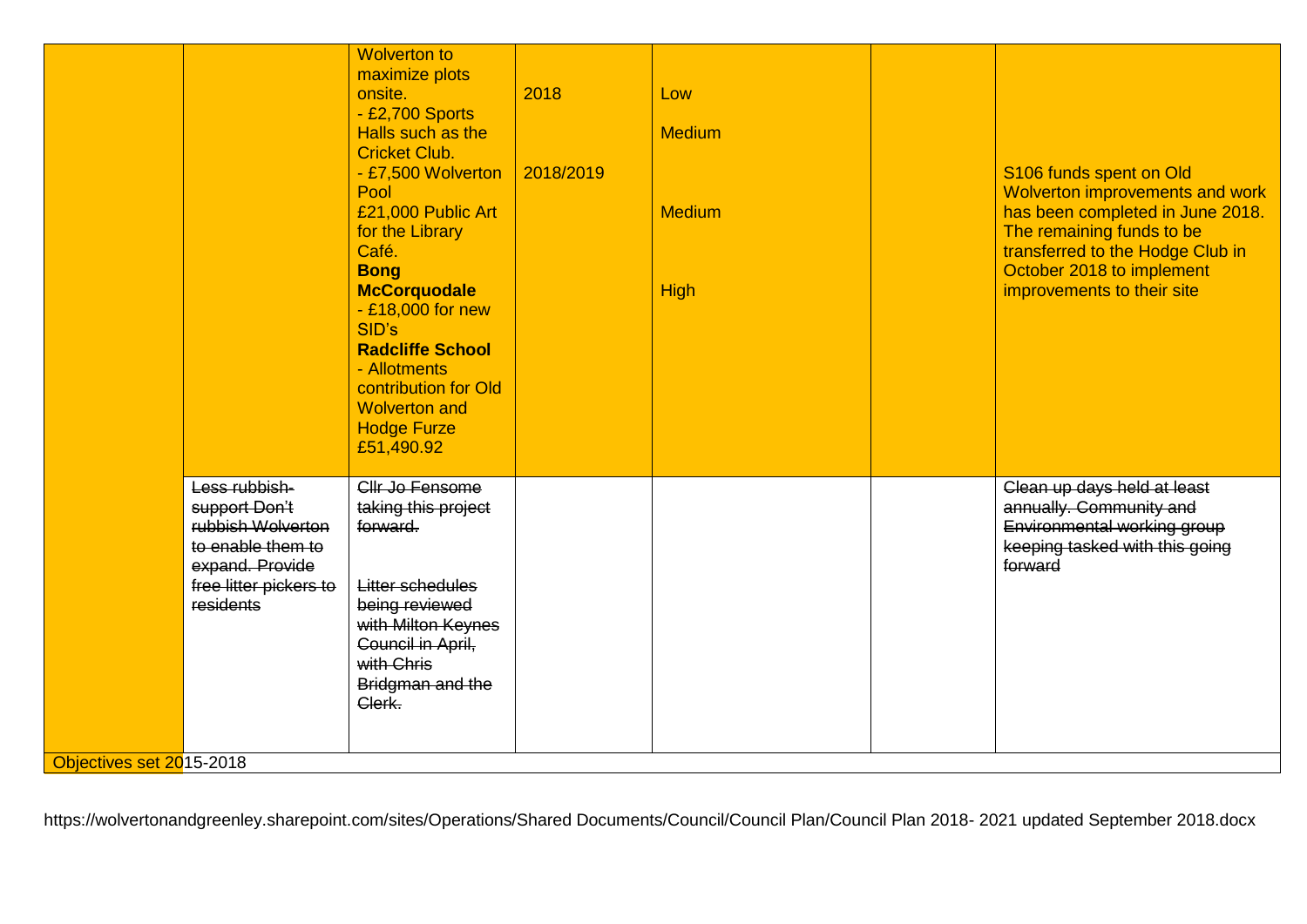| <b>Hodge Lea</b> | Improve the walls,<br>surfaces and<br>appearance of the<br><b>Crofts by painting</b><br>etc. | Improvements to<br>be carried out to<br>each croft.                                                                                                                          | 2018/2019                                            | <b>Medium</b> |                                                                        | £2,898 provided by parish<br>partnership scheme which needs<br>to be used by 2018-<br>List devised of improvements with<br><b>Cllr Fussell and Community</b><br>Officer. Quotes to be obtained for<br>works once summer events have<br>been completed. List obtained for<br><b>Grangers and Reeves Croft which</b><br>have been submitted to MKC as<br>part of the match funded<br><b>Community Infrastructure fund.</b><br>The project consists of knocking<br>down the wall in Reeves Croft and<br>repair the wall in Grangers Croft. If<br>the removal of the wall is not<br>possible, then the wall will be<br>reduced. |
|------------------|----------------------------------------------------------------------------------------------|------------------------------------------------------------------------------------------------------------------------------------------------------------------------------|------------------------------------------------------|---------------|------------------------------------------------------------------------|-----------------------------------------------------------------------------------------------------------------------------------------------------------------------------------------------------------------------------------------------------------------------------------------------------------------------------------------------------------------------------------------------------------------------------------------------------------------------------------------------------------------------------------------------------------------------------------------------------------------------------|
|                  | Improve the<br>appearance around<br>shop                                                     | Establish<br>responsibility for<br>shop front                                                                                                                                | To be<br>completed by<br>the end of<br>2015-year one | <b>High</b>   | £0                                                                     | <b>Completed</b>                                                                                                                                                                                                                                                                                                                                                                                                                                                                                                                                                                                                            |
|                  | Get meeting place<br>up and running                                                          | Grant application to<br>be submitted for<br>the refurbishment.<br>Council to<br>purchase the<br>property from the<br>Crown.<br>Agree how the<br>property will be<br>managed. | To be<br>completed by<br>the end of<br>2015-year one | <b>High</b>   | £50-60,000<br>(funding to be<br>obtained from<br>the Lottery<br>Grant) | Should be open April 2017                                                                                                                                                                                                                                                                                                                                                                                                                                                                                                                                                                                                   |
| Greenleys        | Improve Croft<br>entrances                                                                   | <b>Create Impact</b><br>planting.                                                                                                                                            | To be<br>completed in<br>financial year<br>2016/2017 | Medium        | £5,000                                                                 | Britain in Bloom planted plants and<br>installed new signs for the crofts                                                                                                                                                                                                                                                                                                                                                                                                                                                                                                                                                   |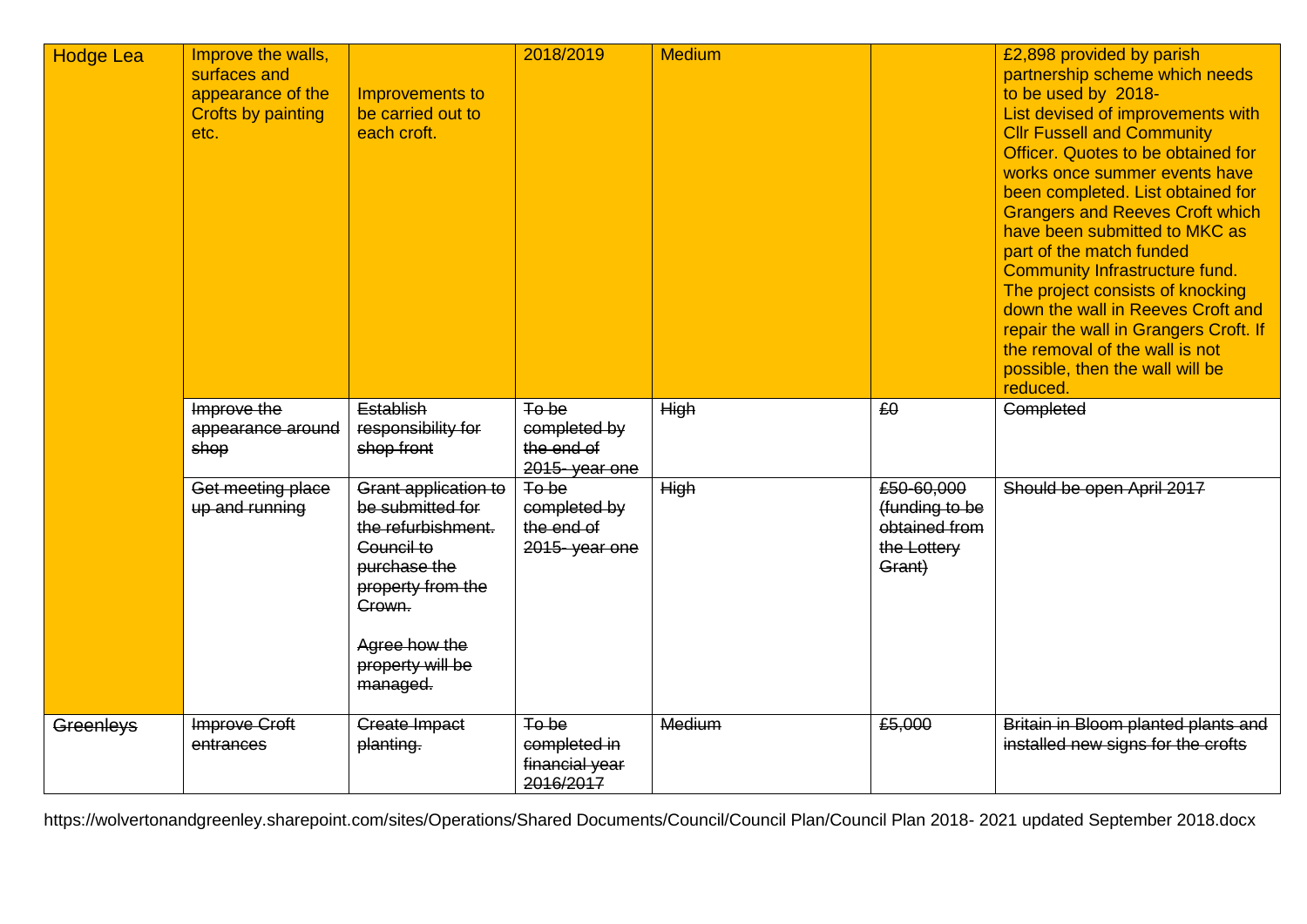|                                                          | Restore walls and<br>signs.<br>Improve bin stores<br>in need of<br>attention.                                     |                                                      |             |    | Continue to liaise with Milton<br>Keynes Council to ensure walls are<br>repaired.<br>Work carried out with MKC to<br>address litter for bin stores. This<br>issue will continue to be required to<br>be monitored by MKC waste<br>department. |
|----------------------------------------------------------|-------------------------------------------------------------------------------------------------------------------|------------------------------------------------------|-------------|----|-----------------------------------------------------------------------------------------------------------------------------------------------------------------------------------------------------------------------------------------------|
| Improve the<br><b>Community</b><br><b>Meeting Centre</b> | Write to the<br>management<br>committee<br>expressing support<br>from the Town<br>Council.                        | To be<br>completed by<br>the end of<br>2015-year one | <b>High</b> | £0 | Agreed no further action required<br>from council.                                                                                                                                                                                            |
|                                                          | Devise a wish list<br>Contact the<br>Management<br><b>Company and MKC</b><br>with the wish list<br>once complete. | By spring 2015.                                      |             |    |                                                                                                                                                                                                                                               |
|                                                          | <b>Write Milton</b><br>Keynes Council<br>requesting them to<br>support the<br>implementation of<br>the wish list. | By end of<br>2015-year one                           |             |    |                                                                                                                                                                                                                                               |
|                                                          |                                                                                                                   |                                                      |             |    |                                                                                                                                                                                                                                               |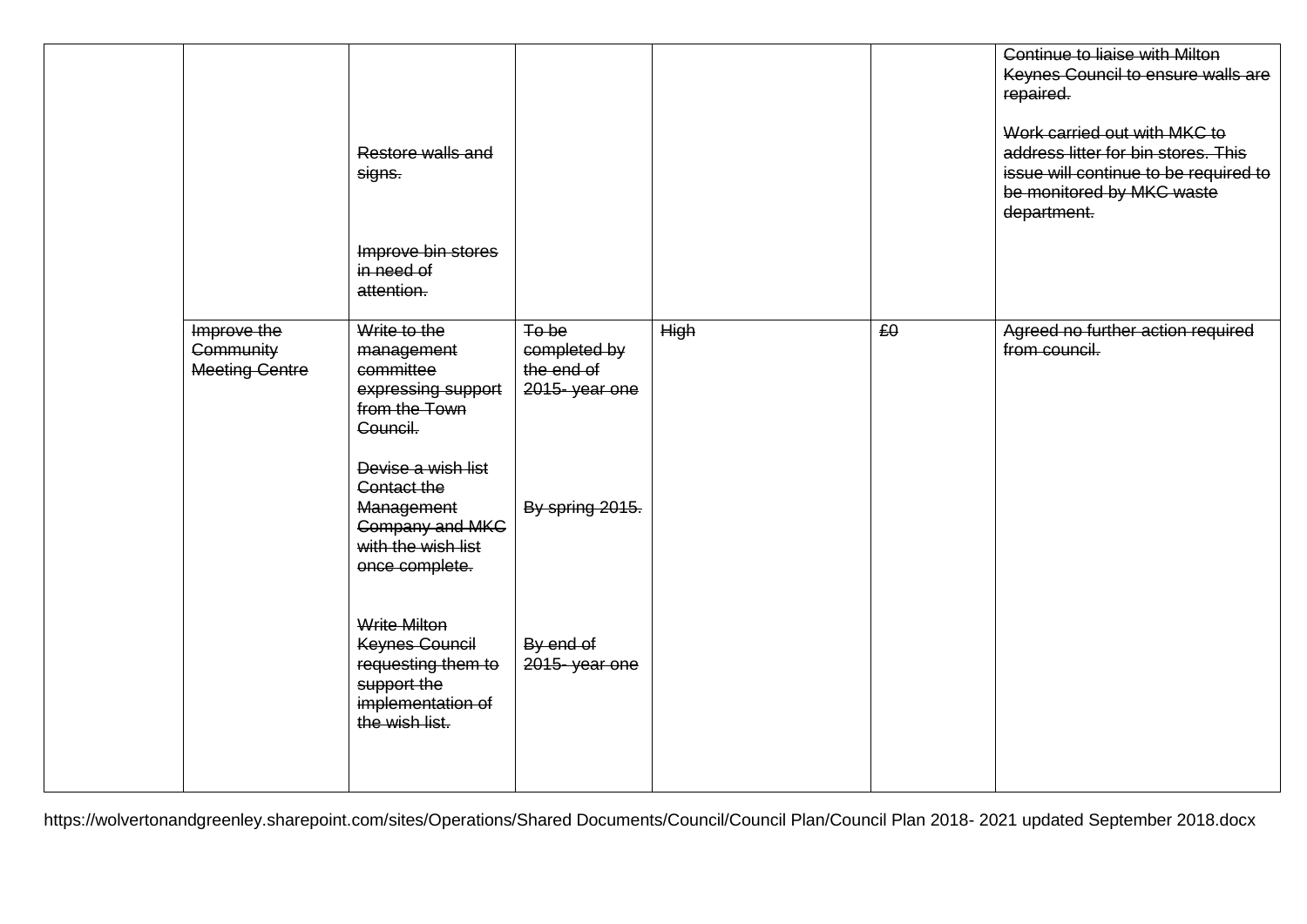| Improve the<br><b>Greenleys sign on</b><br>the verge at<br><b>Greenleys</b><br><b>Community</b><br>Garden. | Obtain quotes to<br>re-do the sign. This<br>could be either<br>designed in graffiti<br>for the short term<br>or a more formal<br>quality sign for the<br>long term.<br><b>Caretakers or</b> | 2018/2019                  | <b>High</b> | £5,000<br>£1,000 | .£5,000 awarded from Parish<br>Partnership Scheme- to be used by<br><b>April 2019</b><br>Instructed for the sign 'Greenleys'<br>to be made out of metal and<br>installed in a base of purple slate,<br>which is due to be installed at the<br>end of July. Sign now installed and<br>quotations received for garden |
|------------------------------------------------------------------------------------------------------------|---------------------------------------------------------------------------------------------------------------------------------------------------------------------------------------------|----------------------------|-------------|------------------|---------------------------------------------------------------------------------------------------------------------------------------------------------------------------------------------------------------------------------------------------------------------------------------------------------------------|
| Redo the base with<br>pebbles.                                                                             | landscape<br>gardener to create<br>a base with<br>pebbles.                                                                                                                                  |                            |             |                  | works which are on the council<br>agenda for 25.9.18 for approval.                                                                                                                                                                                                                                                  |
| <b>Add impact</b><br>planting.                                                                             |                                                                                                                                                                                             |                            |             | £5,000           |                                                                                                                                                                                                                                                                                                                     |
| <b>Greenleys</b><br><b>Community Garden</b><br>has huge litter<br>problem.                                 | <b>Establish where the</b><br>litter problem has<br>generated from.                                                                                                                         | Spring 2017                | Low         |                  | Waste bin moved to Greenleys<br>Community garden to address this<br>issue.                                                                                                                                                                                                                                          |
|                                                                                                            | <b>Consider means of</b><br>addressing the<br>problem after<br>discussing options<br>with Milton Keynes<br>Council.                                                                         | <b>Summer</b><br>2017/2018 | Low         |                  | New bear bin installed for the<br>garden June 2018.                                                                                                                                                                                                                                                                 |
|                                                                                                            | Implement the<br>proposed solution.                                                                                                                                                         | 2018                       | Low         |                  |                                                                                                                                                                                                                                                                                                                     |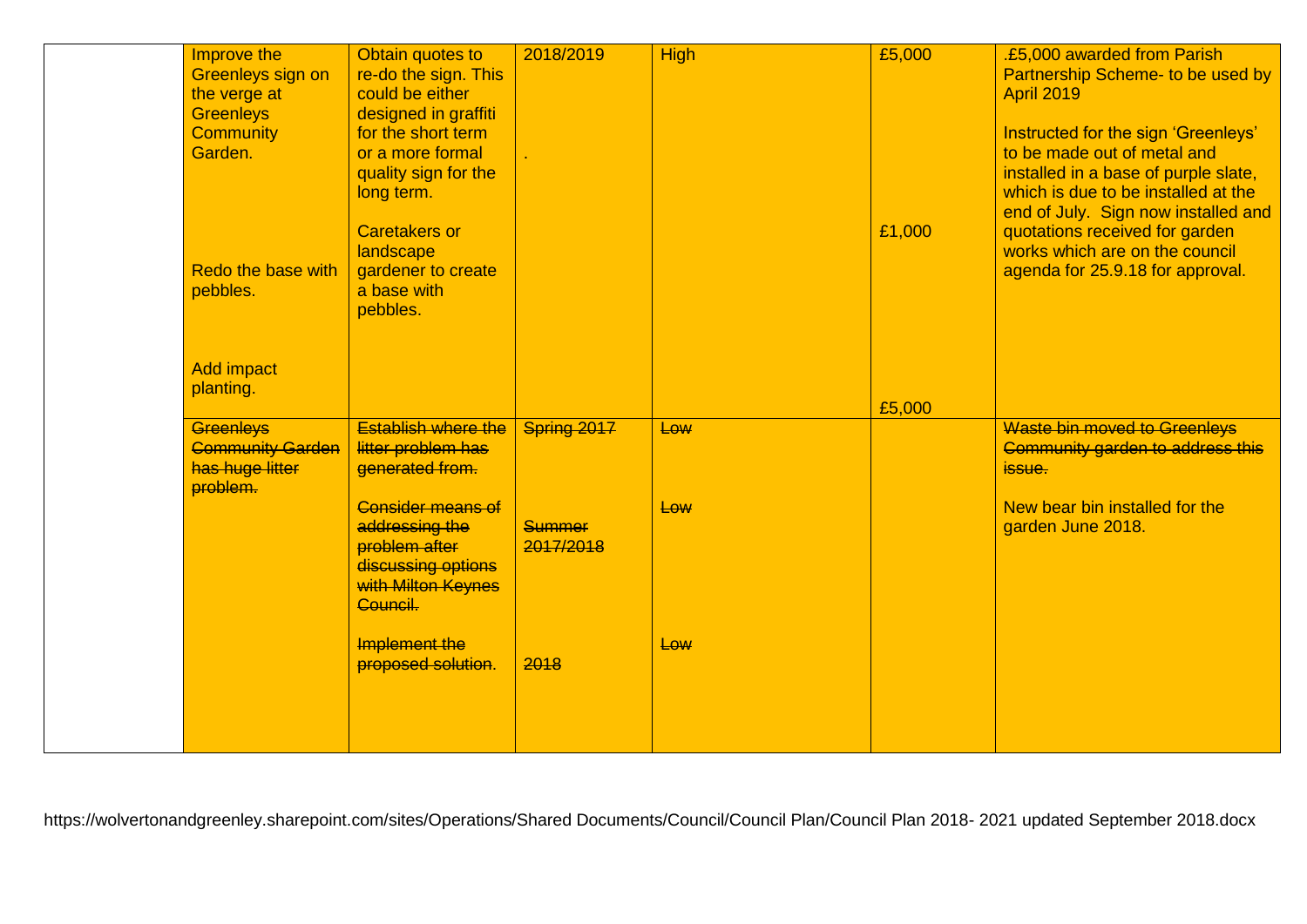| Greenleys sign<br>missing on Ardwell<br>Lane                  | Ideas to be<br>submitted for a new<br>sign.<br>Ideas submitted to         | Spring 2017<br>Spring 2017 | Low | If council wish to proceed with this it needs clear<br>instructions on what is to be achieved and then<br>delegating. Sign no longer missing 22 <sup>nd</sup> June 2017                                                                                                                                                                                                                                                                    |
|---------------------------------------------------------------|---------------------------------------------------------------------------|----------------------------|-----|--------------------------------------------------------------------------------------------------------------------------------------------------------------------------------------------------------------------------------------------------------------------------------------------------------------------------------------------------------------------------------------------------------------------------------------------|
|                                                               | a designer for<br>professional<br>images to be<br>produced.               |                            |     |                                                                                                                                                                                                                                                                                                                                                                                                                                            |
|                                                               | Quotes obtained<br>for the three<br>preferred signs                       | Summer 2017<br>Winter      |     |                                                                                                                                                                                                                                                                                                                                                                                                                                            |
|                                                               | Ideas consulted on<br>with the public to<br>choose the<br>preferred sign. | 2017/Spring<br>2018        |     |                                                                                                                                                                                                                                                                                                                                                                                                                                            |
|                                                               | New sign installed.                                                       | 2018                       |     |                                                                                                                                                                                                                                                                                                                                                                                                                                            |
| <b>Consider</b><br>implementing a<br>Central/new play<br>area |                                                                           | 2020                       | Low | £20,267 S106 funds available from EMEB site<br>Parks Trust S106 money from the development of<br>Field Lane sports site could pay towards<br>improvements to the Pinders Croft play area to<br>create this central play area. The Parks Trust are<br>supportive of this suggestion, but are in talks with<br>Sport England about the development of this site,<br>before plans can be confirmed. Clerk liaising with<br><b>Parks Trust</b> |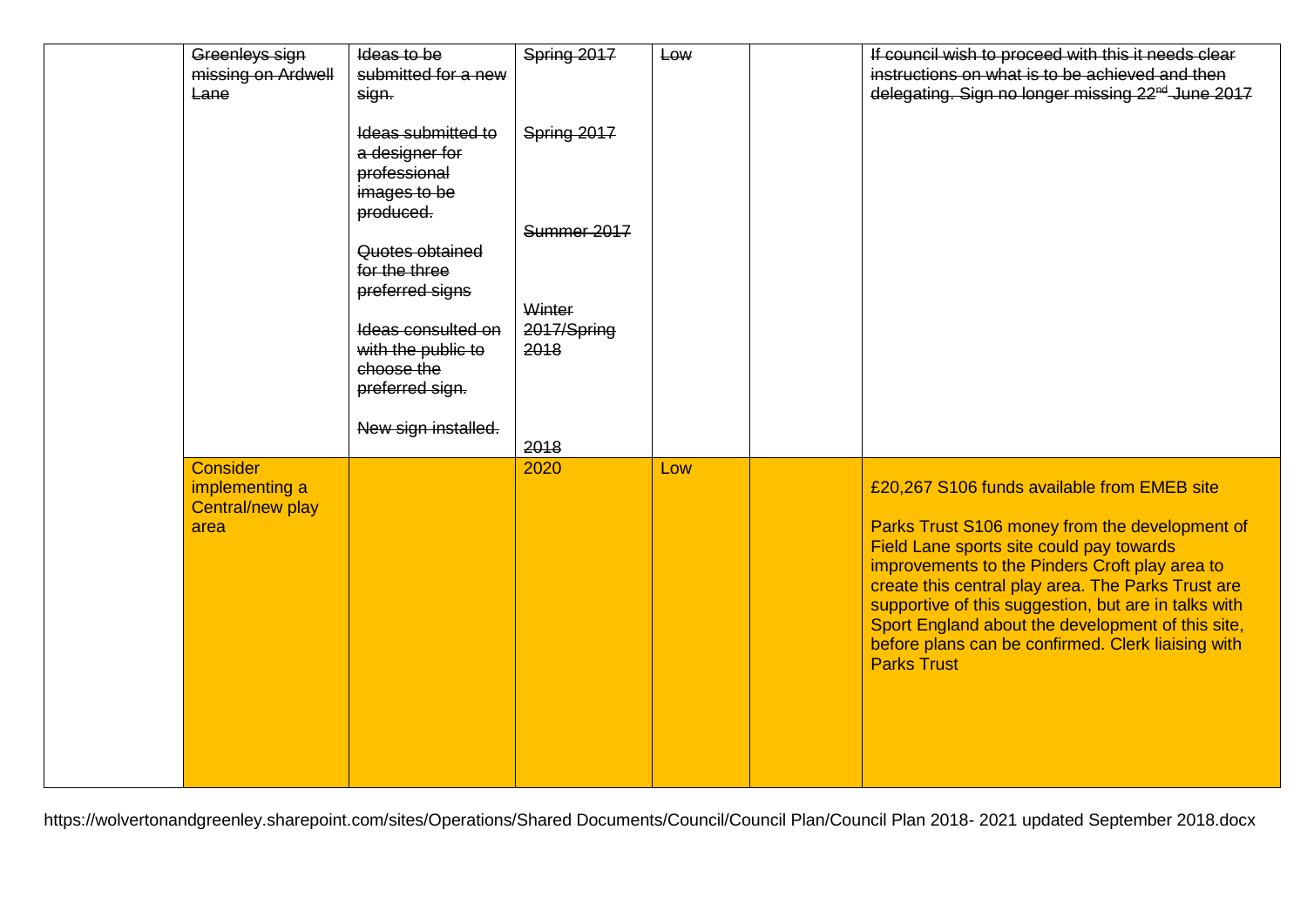|                      | Improve the local<br>centre                                               | Paint lampposts<br>and reintroduce<br>EVA's<br><b>Contact Places for</b><br>People and MK<br>Council and<br>establish<br>responsibility for<br>areas                                                                                                 | End of 2015 to<br>have met with<br>both MKC and<br>Places for<br>People with a<br>list of areas<br>which require<br>improvement<br>and target<br>dates when<br>each issue will<br>be addressed. | <b>High</b>          | £0                                                               | Lampposts painted by Tesco Express in 2015                                                                                       |
|----------------------|---------------------------------------------------------------------------|------------------------------------------------------------------------------------------------------------------------------------------------------------------------------------------------------------------------------------------------------|-------------------------------------------------------------------------------------------------------------------------------------------------------------------------------------------------|----------------------|------------------------------------------------------------------|----------------------------------------------------------------------------------------------------------------------------------|
|                      | Continue to monitor<br>parking and get<br>more spaces for<br>local centre | <b>Conduct monitoring</b><br>checks on each<br>day of the week on<br>varying times to<br>obtain a full picture<br>of what the issues<br>are.<br>Discuss these<br>issues with Milton<br>Keynes Council to<br>devise a solution to<br>be budgeted for. | End of 2017 for<br>checks to be<br>completed.<br>Spring 2018.                                                                                                                                   | Low                  |                                                                  |                                                                                                                                  |
|                      | More bins                                                                 | <b>Assess what areas</b><br>have a litter issue<br>and require bins                                                                                                                                                                                  |                                                                                                                                                                                                 | $Low -$<br>2017/2018 |                                                                  | No further bins will be permitted for installation from<br>MKC. This has not been progressed as a result.                        |
| <b>Stacey Bushes</b> | Investigate<br>extension of<br>community centre                           | Talk to community<br>developers to see if<br>any scope to<br>extend.<br>Conduct a study of<br>options.                                                                                                                                               | 2016<br>Study to be<br>initiated at the<br>end of 2016                                                                                                                                          | <b>High</b>          | £2,000 for<br>study,<br>drawings,<br>advice and<br>consultation. | This land has been earmarked for development and<br>as a result it was agreed to remove this objective<br>from the council plan. |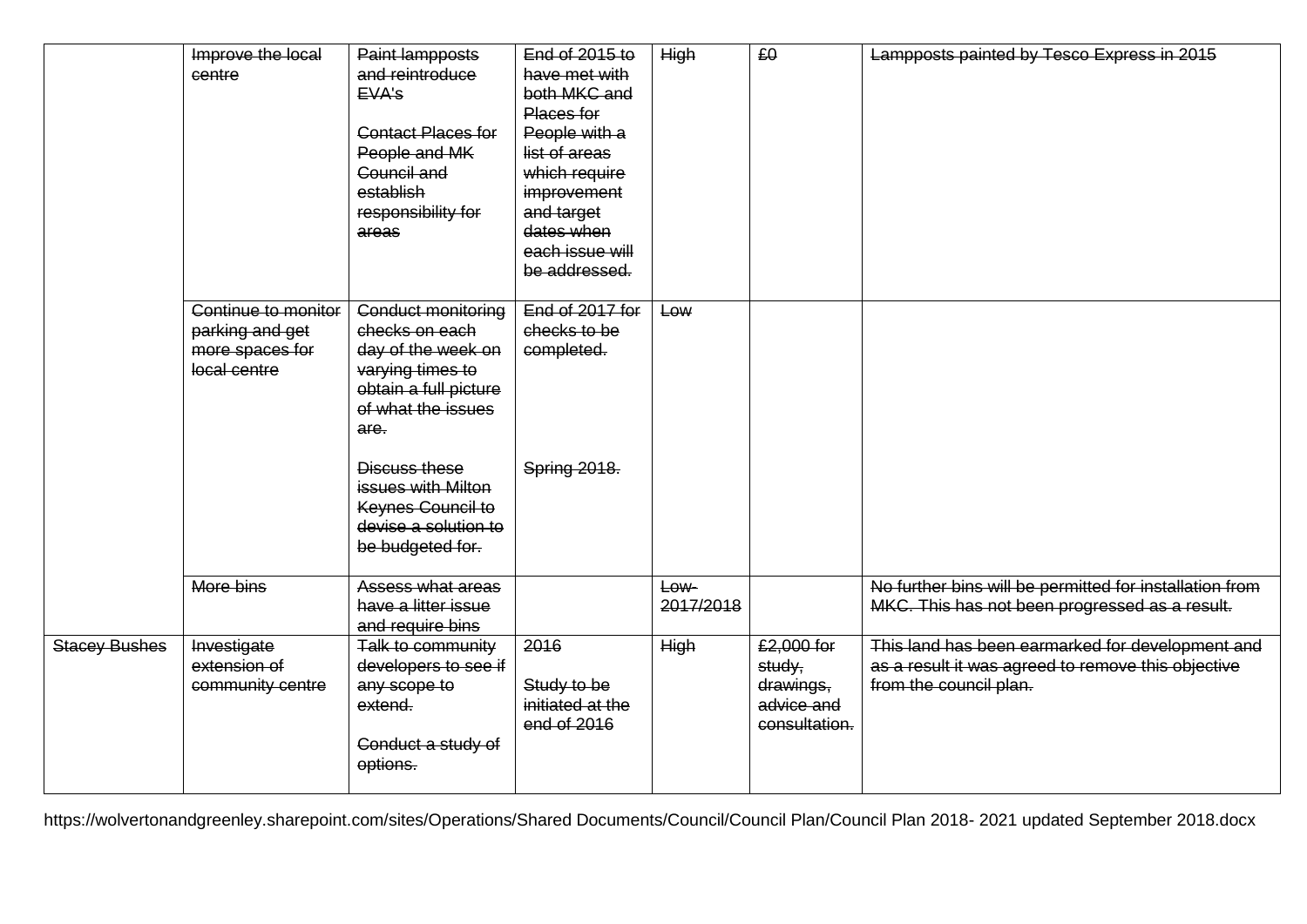| Find a good use for | Find out who owns          | Check owner of    | High   | This land has been earmarked for development and   |
|---------------------|----------------------------|-------------------|--------|----------------------------------------------------|
| large area of grass | the land.                  | the land on       |        | as a result it was agreed to remove this objective |
| backing onto        |                            | Land registry     |        | from the council plan.                             |
| industrial estate   |                            | Nov 2014          |        |                                                    |
|                     | Survey locality and        |                   |        |                                                    |
|                     | usage.                     | Land is owned     |        |                                                    |
|                     |                            | by Milton         |        |                                                    |
|                     |                            | Keynes Council    |        |                                                    |
|                     | Consult with the           | (BM179478)        |        |                                                    |
|                     | public on what they        |                   |        |                                                    |
|                     | would like the land        | To be             |        |                                                    |
|                     | to be used for.            | completed by      |        |                                                    |
|                     |                            | the end of        |        |                                                    |
|                     | Obtain costs on            | 2015-year one     |        |                                                    |
|                     | proposed plans             |                   |        |                                                    |
|                     |                            | Summer 2016       |        |                                                    |
|                     |                            |                   |        |                                                    |
|                     |                            | Early 2017        |        |                                                    |
| Youth scheme        | Assess what youth          | <b>Early 2015</b> | Medium | Agreed not to progress youth schemes by the tc.    |
|                     | provisions are             |                   |        |                                                    |
|                     | currently provided         |                   |        |                                                    |
|                     | in the area and            |                   |        |                                                    |
|                     | assess the gap in          |                   |        |                                                    |
|                     | provision.                 |                   |        |                                                    |
|                     |                            | Summer 2015       |        |                                                    |
|                     | <b>Consult with public</b> |                   |        |                                                    |
|                     | on what                    |                   |        |                                                    |
|                     | services/activities        |                   |        |                                                    |
|                     | they would like to         |                   |        |                                                    |
|                     | see provided.              | Winter 2015       |        |                                                    |
|                     | Review feedback            |                   |        |                                                    |
|                     | and consider               |                   |        |                                                    |
|                     |                            |                   |        |                                                    |
|                     | budgeting for future       |                   |        |                                                    |
|                     | provision                  |                   |        |                                                    |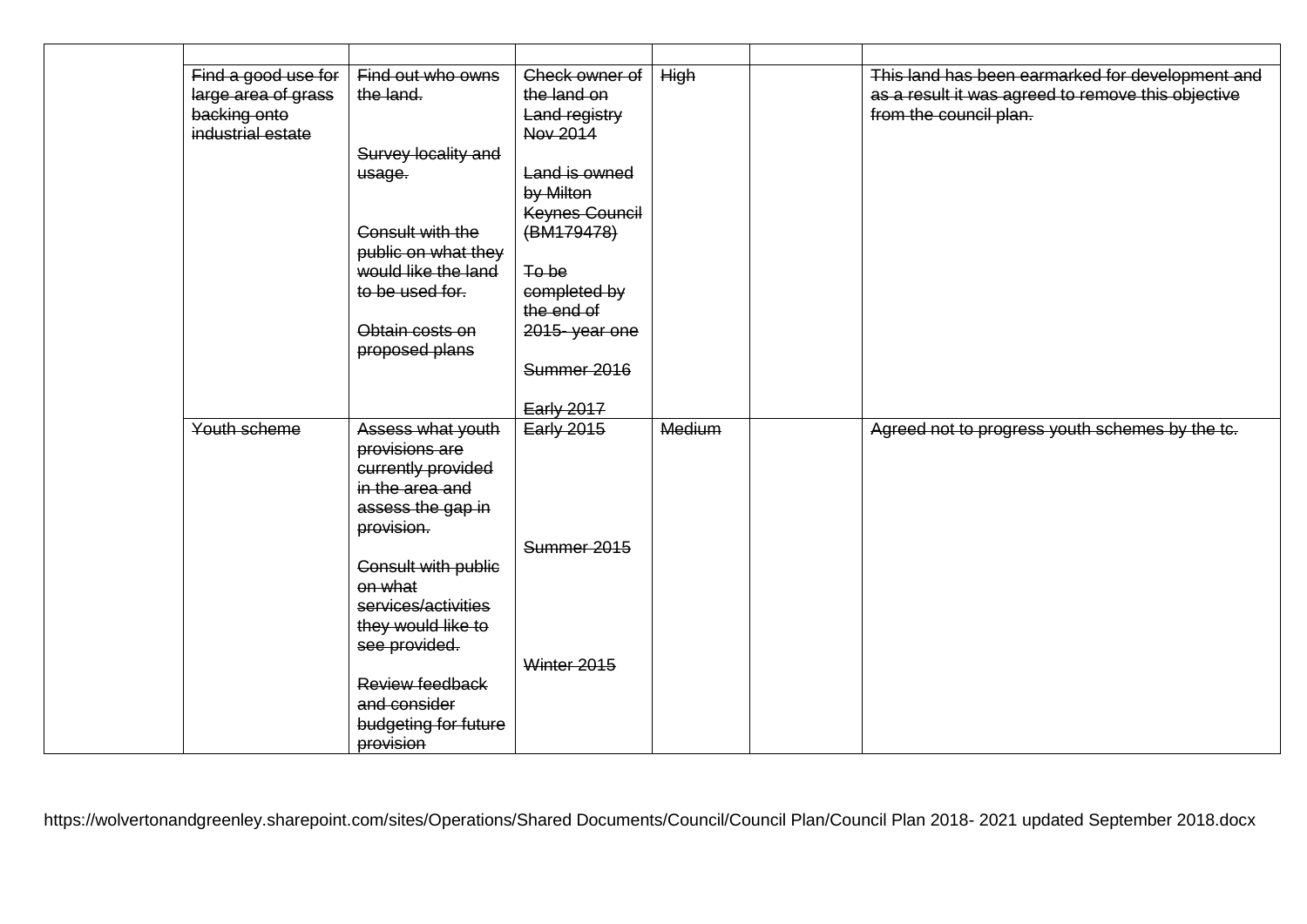|                       | Review<br>Involvement for<br>older people<br>(club?), minibus w/              | <b>Review the current</b><br>service provision<br>for older people.                                                                              | <b>End of 2016</b> | Medium      | Not progressed. If council wish to proceed with this it<br>needs clear instructions on what is to be achieved<br>and then delegating                                                                           |
|-----------------------|-------------------------------------------------------------------------------|--------------------------------------------------------------------------------------------------------------------------------------------------|--------------------|-------------|----------------------------------------------------------------------------------------------------------------------------------------------------------------------------------------------------------------|
|                       | Age Concern                                                                   | Discuss with Age<br>UK any gaps in<br>provision and ideas<br>to bridge the gap                                                                   | Spring 2017        |             |                                                                                                                                                                                                                |
|                       |                                                                               | <b>Budget for services</b><br>to be implemented                                                                                                  | Autumn 2017        |             |                                                                                                                                                                                                                |
|                       | Make play area<br>behind Aldemead<br>more user-friendly.<br>Seats/flower beds | Review current<br>facilities and<br>condition.                                                                                                   | Winter 2017        | Low         | Not progressed. If council wish to proceed with this it<br>needs clear instructions on what is to be achieved<br>and then delegating                                                                           |
|                       | etc.                                                                          | <b>Discuss with Milton</b><br><b>Keynes Council the</b><br>improvement<br>required and an<br>action plan with<br>target dates for<br>improvement | Spring 2018        |             |                                                                                                                                                                                                                |
| <b>Wolverton East</b> | Improve access to<br>secret garden with<br>a wider walkway,<br>slower motors  | <b>Request meeting</b><br>with road<br>safety/highways<br>efficers to assess<br>the options for<br>improvement.                                  | Spring 2015        | <b>High</b> | Not progressed.                                                                                                                                                                                                |
|                       |                                                                               | <b>Consider the</b><br>proposed options<br>and funding for the<br>scheme                                                                         | Summer 2015        |             |                                                                                                                                                                                                                |
|                       | <b>Proper and</b><br>pragmatic<br>enforcement of<br>conservation zone         | <b>Looking at EVA's</b>                                                                                                                          | 2021               | Medium-     | Discussions taking place with Christopher Hooper,<br>(the new conservation officer at Milton Keynes<br>council) to review the conservation area document to<br>make it more robust and encompass energy saving |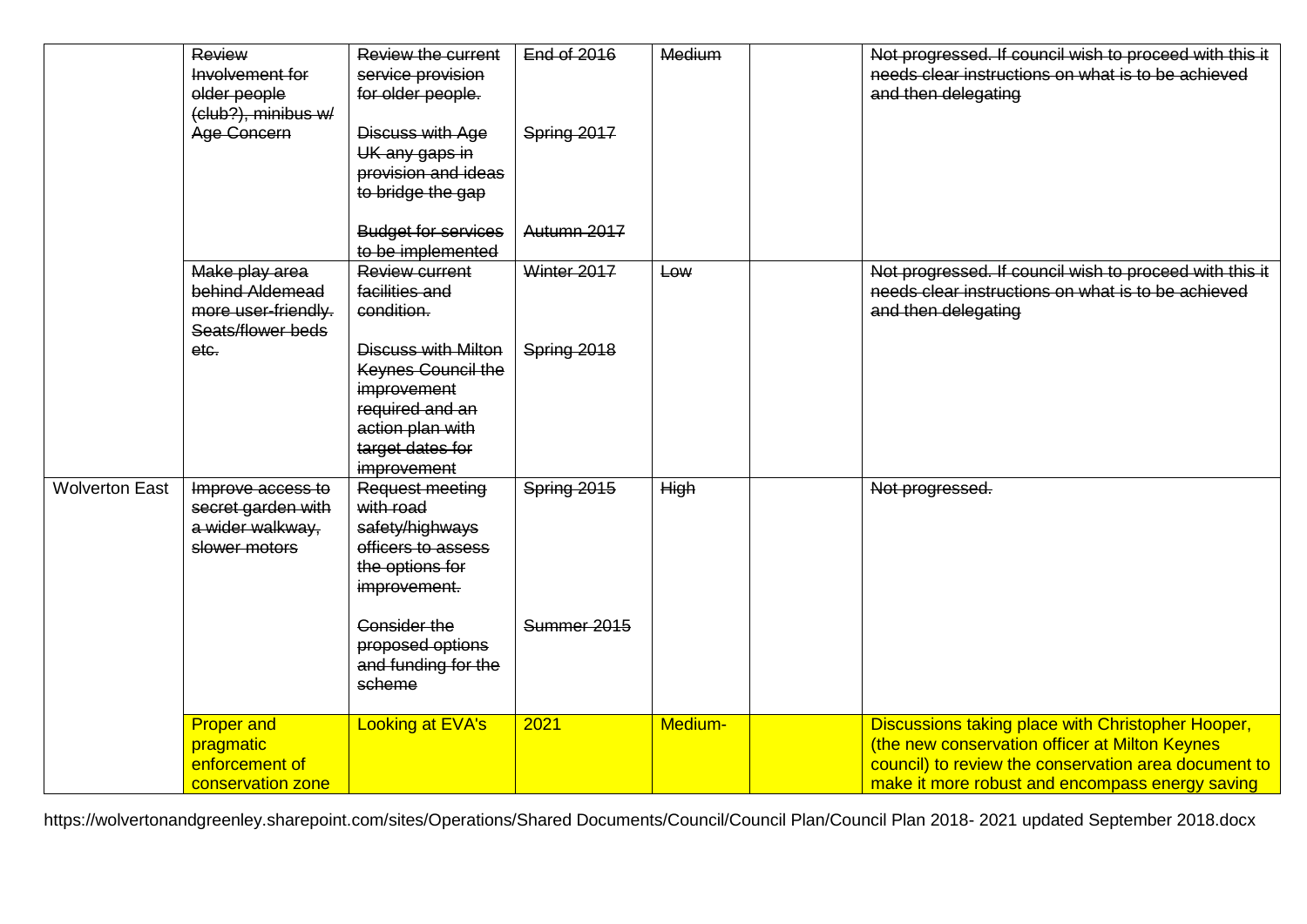|                                                      |                                                                                                                                                                                     |                                                         |           | changes. Assistant to the Clerk and Chair of<br>Planning continuing to liaise with Planning to<br>progress this. The Town council agreed to fund signs<br>to attach to street signs to say they are in the<br>conservation area.                                                                                                                                                          |
|------------------------------------------------------|-------------------------------------------------------------------------------------------------------------------------------------------------------------------------------------|---------------------------------------------------------|-----------|-------------------------------------------------------------------------------------------------------------------------------------------------------------------------------------------------------------------------------------------------------------------------------------------------------------------------------------------------------------------------------------------|
| <b>Town centre</b><br>redevelopment,<br>remove Agora | Agora to be<br>removed as part of<br>the Wolverton<br>Neighbourhood<br><b>Development Plan</b><br>and the Town<br><b>Centre</b><br>redeveloped to<br>reconnect Radcliffe<br>Street. | 2018 to have<br>engaged a<br>developer for<br>the site. | Long term | Development with City Renovations has lapsed.<br>Discussions taking place with TOWN on their plans<br>for the site.                                                                                                                                                                                                                                                                       |
| Improve access to<br>station.                        | <b>Engage with Milton</b><br><b>Keynes Council</b><br>and Wolverton<br><b>Station to consider</b><br>options to improve<br>access<br><b>Review options and</b><br>consider funding  | Spring 2018<br>Autumn 2018                              | Long term | <b>CIIr Moss liaising with Phil Jeffs at MKC Highways</b><br>about options for the pedestrian crossing. Traffic<br>counts taken place in May 2018, results and<br>proposals awaited from highways.<br>The station has been taken over by West Midlands<br>Trains who are keen to work with the Town Council<br>to improve access to the station and implement the<br>station travel plan. |
| Landmark welcome<br>archway                          | Ideas to be<br>submitted to<br>council<br>Ideas submitted to<br>a designer for<br>professional<br>images to be<br>produced.                                                         | Spring 2017<br>Summer 2017<br>Summer 2017               | Mid term  | Not progressed. If council wish to proceed with this it<br>needs to be delegated. Maybe Arts funds available<br>through S106 £21,106 EMEB development if a<br>designer is engaged.                                                                                                                                                                                                        |
|                                                      | Quotes obtained<br>for the three<br>preferred designs                                                                                                                               | Winter 2017                                             |           |                                                                                                                                                                                                                                                                                                                                                                                           |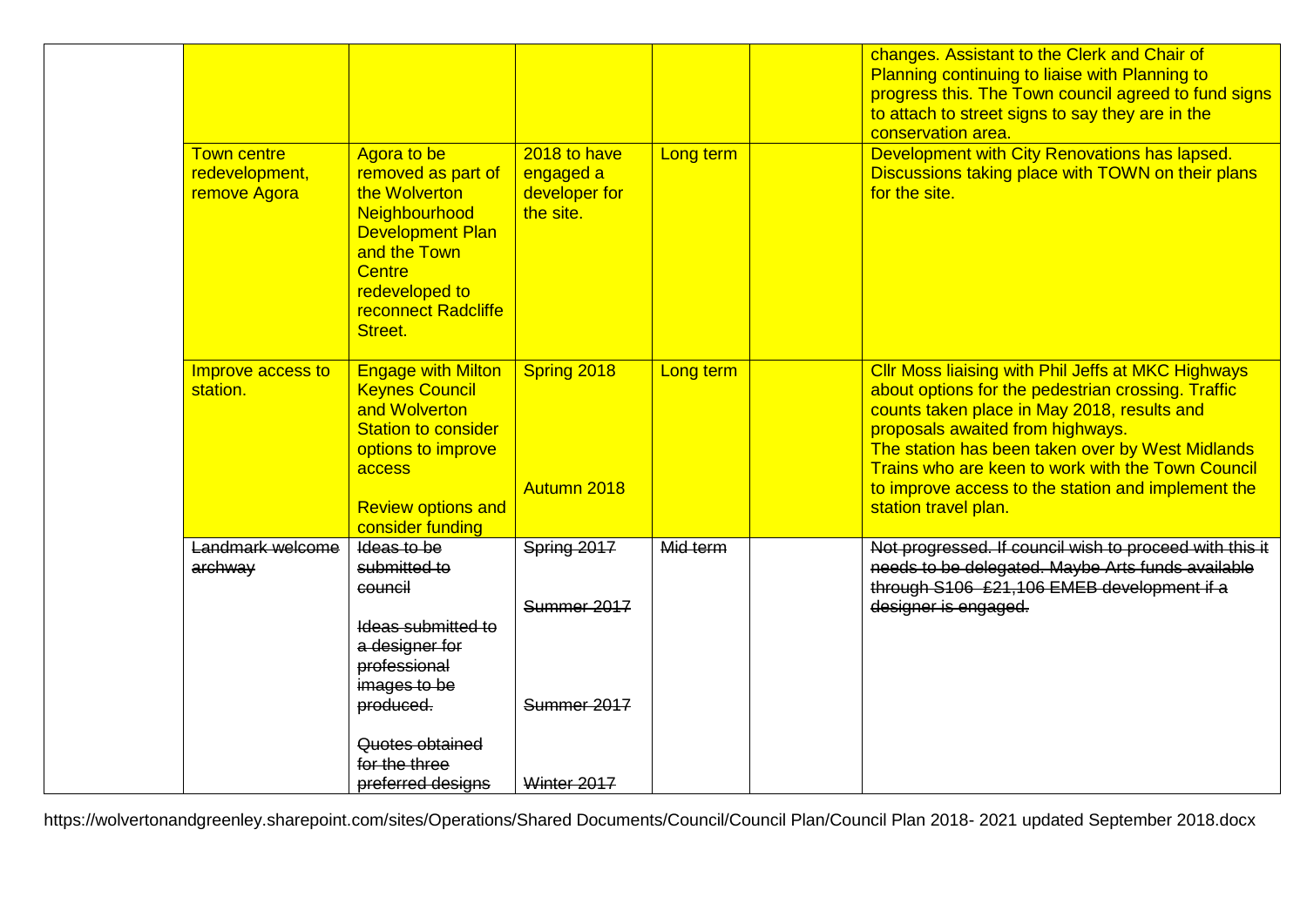|                         | Ideas consulted on<br>with the public to<br>choose the<br>preferred design<br>Archway installed | Summer 2018     |             |                                                 |
|-------------------------|-------------------------------------------------------------------------------------------------|-----------------|-------------|-------------------------------------------------|
| Install in Stacey       | <b>Engage with Milton</b>                                                                       | Summer 2018     | Long term   | Not progressed. . Is this still required?       |
| Avenue a zebra          | <b>Keynes Council to</b>                                                                        |                 |             |                                                 |
| crossing to             | review safety for                                                                               |                 |             |                                                 |
| <b>Bushfield School</b> | children to cross                                                                               |                 |             |                                                 |
|                         | the road to                                                                                     |                 |             |                                                 |
|                         | <b>Bushfield School to</b>                                                                      |                 |             |                                                 |
|                         | access whether a                                                                                |                 |             |                                                 |
|                         | zebra crossing is                                                                               |                 |             |                                                 |
|                         | required.                                                                                       |                 |             |                                                 |
| Install a zebra         | Engage with Milton                                                                              | Summer 2018     | Long        | Not progressed. Is this still required?         |
| crossing in Green       | Keynes Council to                                                                               |                 | <b>Term</b> |                                                 |
| Lane to Bushfield       | review safety to                                                                                |                 |             |                                                 |
| School                  | access whether a                                                                                |                 |             |                                                 |
|                         | zebra crossing is                                                                               |                 |             |                                                 |
|                         | required.                                                                                       |                 |             |                                                 |
| Improve backways        | Compile a list of                                                                               | Spring 2018     | Long        | Clean up days run annually. Cllr Fensome taking |
|                         | issues with the                                                                                 |                 | <b>Term</b> | forward.                                        |
|                         | backway to be                                                                                   |                 |             |                                                 |
|                         | addressed.                                                                                      |                 |             |                                                 |
|                         | Discuss issues with<br><b>Milton Keynes</b><br>Council                                          | Summer 2018     |             |                                                 |
|                         | Consider how the<br>improvements will<br>be funded                                              | Winter 2019     |             |                                                 |
| Review caretaker        | Working group to                                                                                | <b>November</b> | <b>High</b> | Reviewed. Benches taken on by the caretakers.   |
| roles and               | be formed to                                                                                    | 2014            |             |                                                 |
| responsibilities so     | review the                                                                                      |                 |             |                                                 |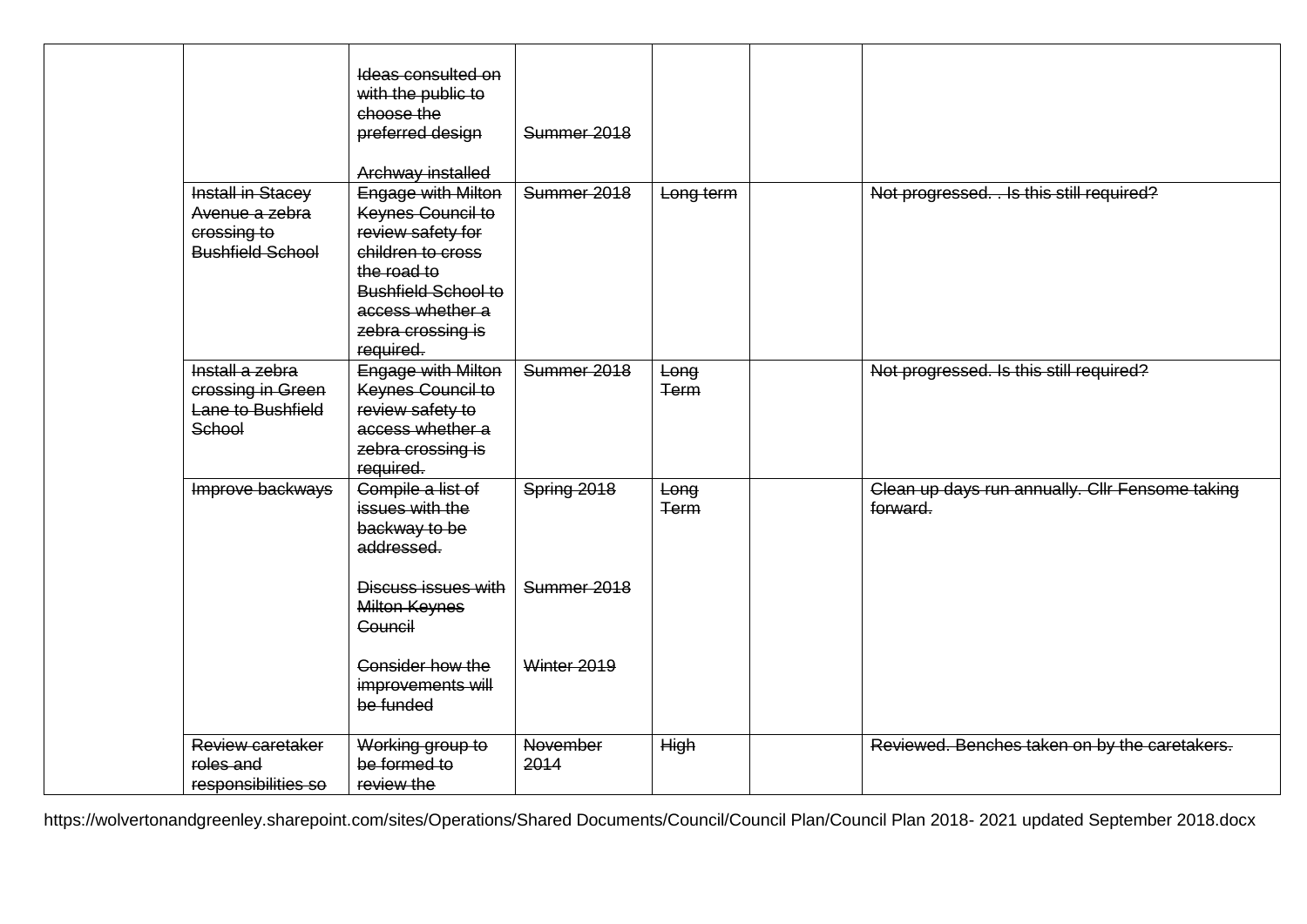|                | that action on        | caretaker roles            |              |             |      |                                                       |
|----------------|-----------------------|----------------------------|--------------|-------------|------|-------------------------------------------------------|
|                | environment taken     | against the                |              |             |      |                                                       |
|                | quickly               | council's priorities.      |              |             |      |                                                       |
|                |                       |                            |              |             |      |                                                       |
|                |                       | Any proposed               | December     |             |      |                                                       |
|                |                       | changes to the             | 2014         |             |      |                                                       |
|                |                       | caretakers job             |              |             |      |                                                       |
|                |                       | descriptions to be         |              |             |      |                                                       |
|                |                       | reviewed by the full       |              |             |      |                                                       |
|                |                       | council                    |              |             |      |                                                       |
|                |                       |                            |              |             |      |                                                       |
|                |                       | Changes agreed             |              |             |      |                                                       |
|                |                       | with the council           | January 2015 |             |      |                                                       |
|                |                       | and employees.             |              |             |      |                                                       |
|                |                       |                            |              |             |      |                                                       |
|                |                       | Changes                    |              |             |      |                                                       |
|                |                       | implemented                | April 2014   |             |      |                                                       |
|                |                       |                            |              |             |      |                                                       |
|                |                       |                            |              |             |      |                                                       |
|                |                       |                            |              |             |      |                                                       |
| Wolverton West | No seats outside      | Establish                  | 2018/2019    | <b>High</b> | £750 | Community Officer attendedPPG meetings and is         |
|                | Dr surgery            | shortcomings by            |              |             |      | discussed a possible location with the Health Centre. |
|                |                       | liaise with Patient        |              |             |      | No site agreed as no appetite for a bench to be sited |
|                |                       | <b>Practitioners Group</b> |              |             |      | near the health centre. The bench has been            |
|                |                       | using council              |              |             |      | purchased and is stored in the water tower.           |
|                |                       | representatives            |              |             |      |                                                       |
|                |                       |                            |              |             |      | How would the council like to proceed with this       |
|                |                       |                            |              |             |      | objective? 24.7.18 agreed to site the bench at        |
|                |                       |                            |              |             |      | Stacey Hill allotments as no agreement reached with   |
|                |                       |                            |              |             |      | the Health Centre to place the bench there.           |
|                |                       |                            |              |             |      |                                                       |
|                | <b>Completion of</b>  | Establish                  | Dec 2014     | <b>High</b> |      | completed                                             |
|                | redway resurfacing    | responsibility             |              |             |      |                                                       |
|                | for the Stratford     |                            |              |             |      |                                                       |
|                | Road opposite the     | Meet with the              |              |             |      |                                                       |
|                | police station to the | organisation that is       | Spring 2015  |             |      |                                                       |
|                | canal                 | responsible for tow        |              |             |      |                                                       |
|                |                       | path and request           |              |             |      |                                                       |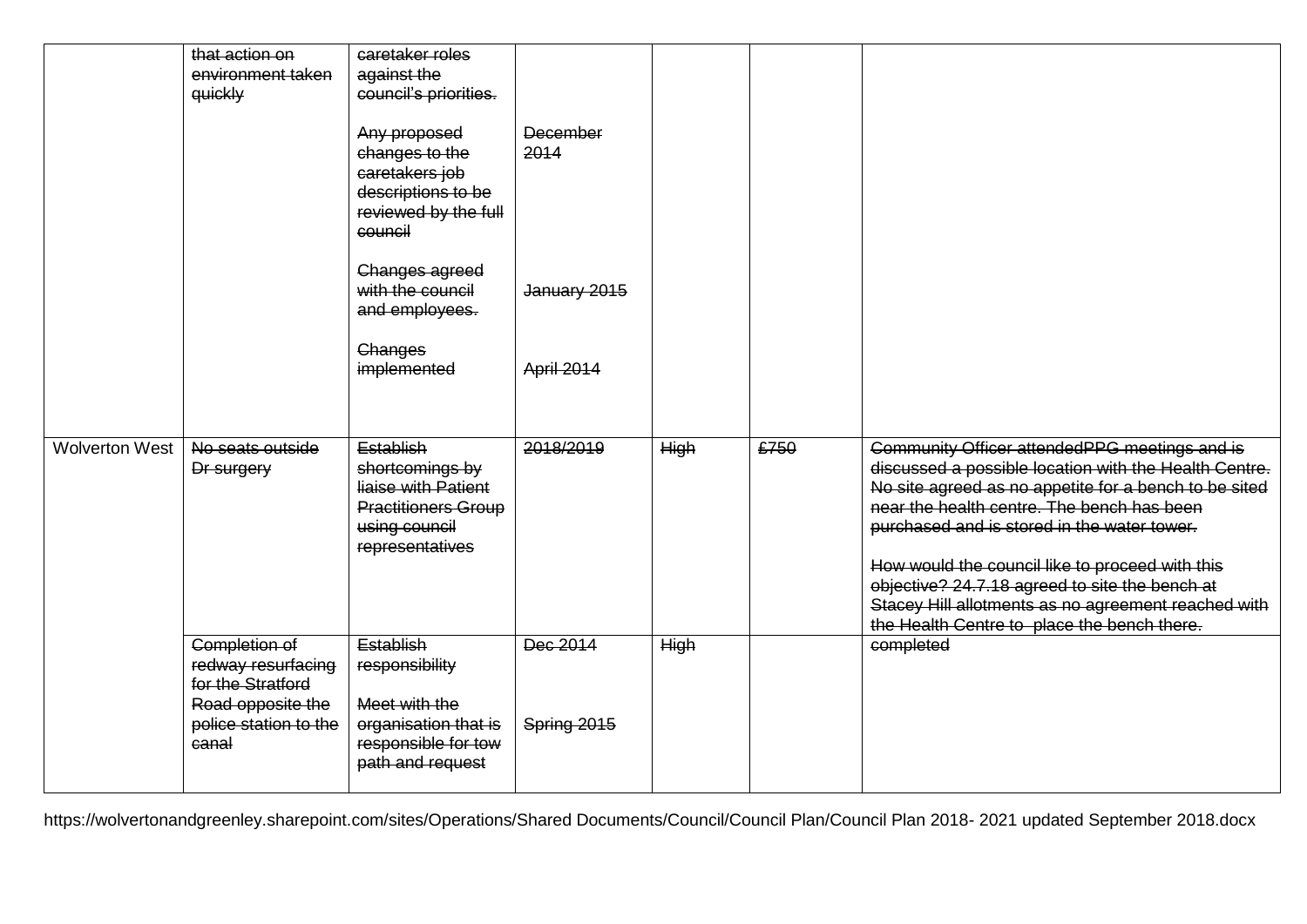|                                                          | dates when works<br>will be carried out.<br>Review the<br>implementation<br>dates and consider<br>funding options if<br>required | Summer 2015 |             |                                                                                                                                                                                                                        |
|----------------------------------------------------------|----------------------------------------------------------------------------------------------------------------------------------|-------------|-------------|------------------------------------------------------------------------------------------------------------------------------------------------------------------------------------------------------------------------|
| Small garden<br>seating area in one<br>corner of Western | <b>Review current</b><br>facilities.                                                                                             | Winter 2016 | Medium      | Works completed for the recreation ground. No<br>further seating required.                                                                                                                                             |
| <b>Road Recreation</b><br>ground                         | Consult with the<br>public on whether<br>they would like to<br>see a bench<br>installed in this part<br>of the grounds.          | Spring 2016 |             |                                                                                                                                                                                                                        |
|                                                          | Feedback to public<br>the response from<br>the consultation                                                                      | Summer 2016 |             |                                                                                                                                                                                                                        |
|                                                          | If positive response<br>implement bench                                                                                          | Winter 2016 |             |                                                                                                                                                                                                                        |
| <b>Completion of</b><br>resurfacing of the<br>canal path | Establish<br>responsibility<br>Meet with the                                                                                     | Dec 2014    | <b>High</b> | 17.11.15 - Spoke with James Clifton at Canal River<br>Trust - the steps have been repaired, the towpath is<br>still on going as not enough funding in S106 so is<br>having to seek further funding - asked to email us |
|                                                          | organisation that is<br>responsible for two<br>path and request<br>dates when works<br>will be carried out.                      | Spring 2015 |             | through an update                                                                                                                                                                                                      |
|                                                          | Review the<br>implementation<br>dates and consider<br>funding options                                                            | Summer 2015 |             |                                                                                                                                                                                                                        |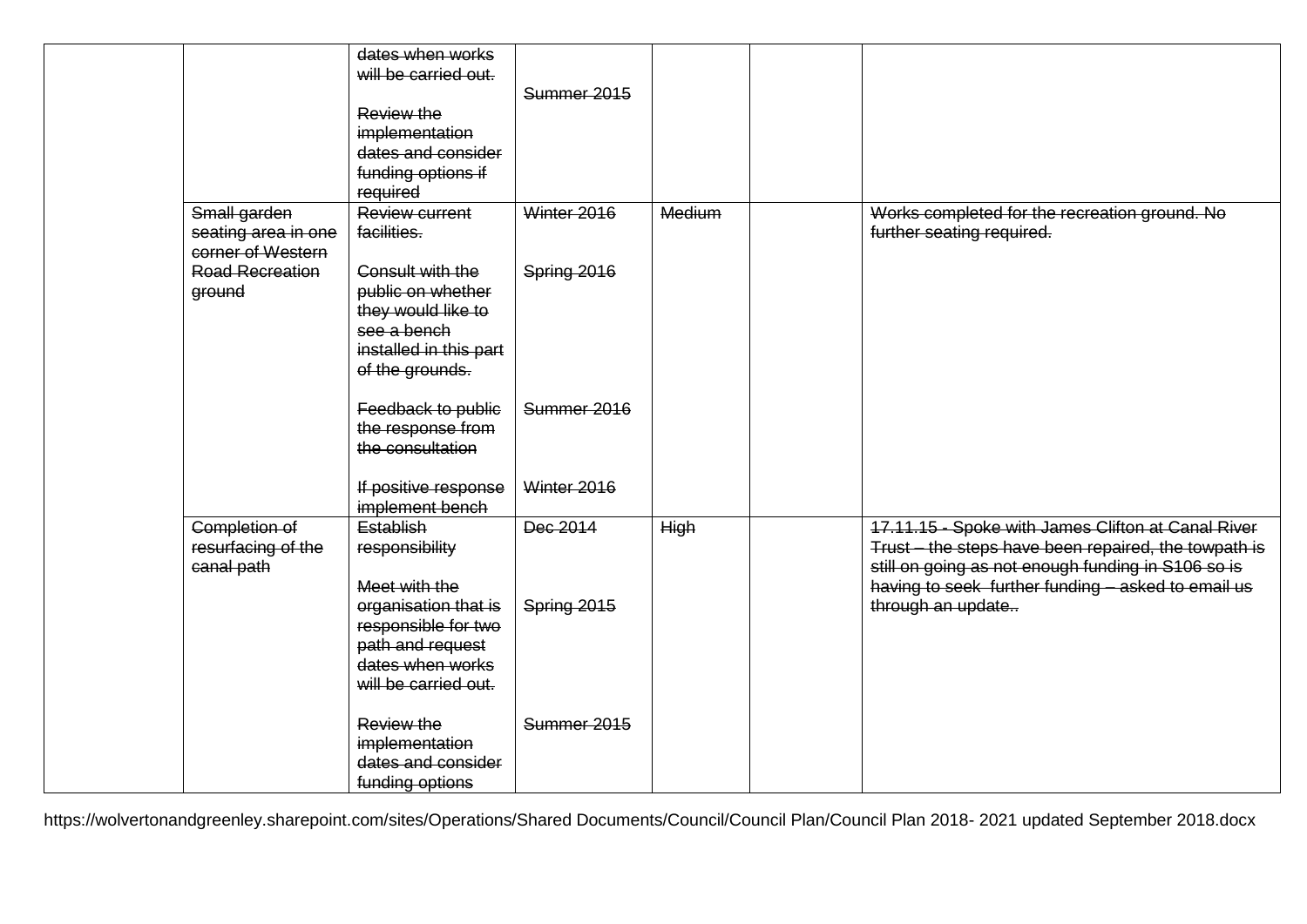| Improve or<br>redevelop Galleon<br><b>Estate Recreation</b><br>area adjacent to<br><b>Stratford Road</b> | <b>Review current</b><br>facilities with Milton<br>Keynes Council<br>and consider any<br>improvements.              | Winter 2017                | Long<br><b>Term</b> | MKC will not improve any play facilities due to<br>budget constraints |
|----------------------------------------------------------------------------------------------------------|---------------------------------------------------------------------------------------------------------------------|----------------------------|---------------------|-----------------------------------------------------------------------|
|                                                                                                          | Consult with the<br>public on any<br>improvements<br>identified.                                                    | Spring 2017                |                     |                                                                       |
|                                                                                                          | <b>Review Feedback</b>                                                                                              | Summer 2017                |                     |                                                                       |
|                                                                                                          | Consider funding<br>options for<br>improvements                                                                     | Winter 2017                |                     |                                                                       |
| Provide outdoor<br>exercise equipment<br>Western Road Rec                                                | Assess equipment<br>installed and<br>consider any<br>further<br><i>improvements</i><br>required                     | Spring 2018                | Medium              | Not required                                                          |
| <b>Youth Council</b>                                                                                     | <b>Consider the need</b><br>for a youth council<br>and whether it<br>would be best<br>implemented                   | Spring 2018                |                     | Agreed not to pursue                                                  |
| <b>Wolverton Food</b><br><b>Fair</b>                                                                     | Discuss with local<br>businesses holding<br>a food fair to gain<br>their interest to<br>hold a food fair in<br>2017 | Spring 2016<br>Summer 2016 | Medium              | Held 2016. Another one organised in 2017                              |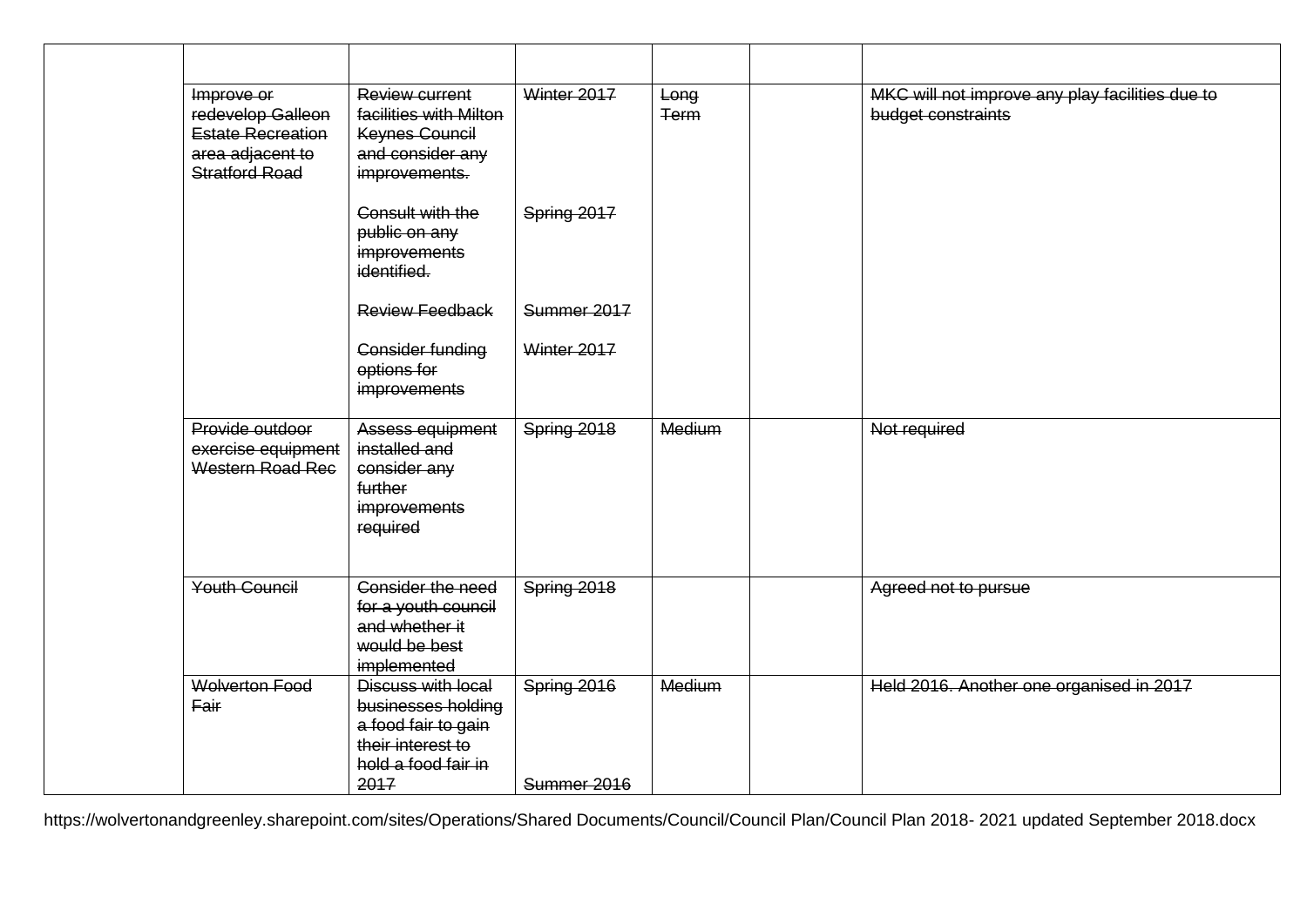|                                                                               | Look into possible<br>facilities to hold the<br>food fair and costs<br>which would be<br>involved<br>Set a budget and<br>consider funding<br>options                                                | Winter 2016                                                                               |                     |                                                                                                                                                                                                                                                                                                                                                                                                                                                                                                                                                                                                                                                                                                                                                                           |
|-------------------------------------------------------------------------------|-----------------------------------------------------------------------------------------------------------------------------------------------------------------------------------------------------|-------------------------------------------------------------------------------------------|---------------------|---------------------------------------------------------------------------------------------------------------------------------------------------------------------------------------------------------------------------------------------------------------------------------------------------------------------------------------------------------------------------------------------------------------------------------------------------------------------------------------------------------------------------------------------------------------------------------------------------------------------------------------------------------------------------------------------------------------------------------------------------------------------------|
| Put pressure on<br><b>Milton Keynes</b><br>Council                            | <b>Build links with</b><br><b>Milton Keynes</b><br><b>Council to deliver</b><br>services in the area<br>in a timely fashion.                                                                        | As above target<br>dates for each<br>project<br>involving Milton<br><b>Keynes Council</b> | Long term           | Working with MKC on Library improvements. Little to<br>no agreement to progress plans in partnership.<br>Frame Work agreement being consulted on for<br>partnership working between MKC and parishes.<br>Framework now in place, but no progress on working<br>relationships with MKC officers. The approach is still<br>to dump the liabilities on parishes. From<br>conversations nationally, this is an approach that<br>many unitary and district authorities are taking, so<br>the Town Council should be guided by their plans on<br>how they wish to shape the area, rather than how<br>MKC wish to offload their assets. The council has an<br>asset transfer policy in place and regularly review<br>their council plan on how they wish to shape the<br>parish. |
| <b>Visit school</b><br>councils and<br>include their views<br>on agenda items | <b>Projects Officer to</b><br><b>build links with</b><br>each school<br>through<br>involvement with<br>events. These<br>include the Lantern<br>Festival,,<br>allotments at the<br>community Orchard | By the end of<br>2018                                                                     | Long<br><b>Term</b> | Blue light disco merged with the Youth Club at the<br>Kings Community Church who are taking forward tis<br>project.<br><b>Good involvement at the Community Orchard,</b><br><b>Christmas Carols in the Square and Lantern Festival</b><br>with the schools.<br>The schools have also increased their input into the<br>town council newsletter providing regular updates.<br>The Projects Officer and Assistant to the Clerk now                                                                                                                                                                                                                                                                                                                                          |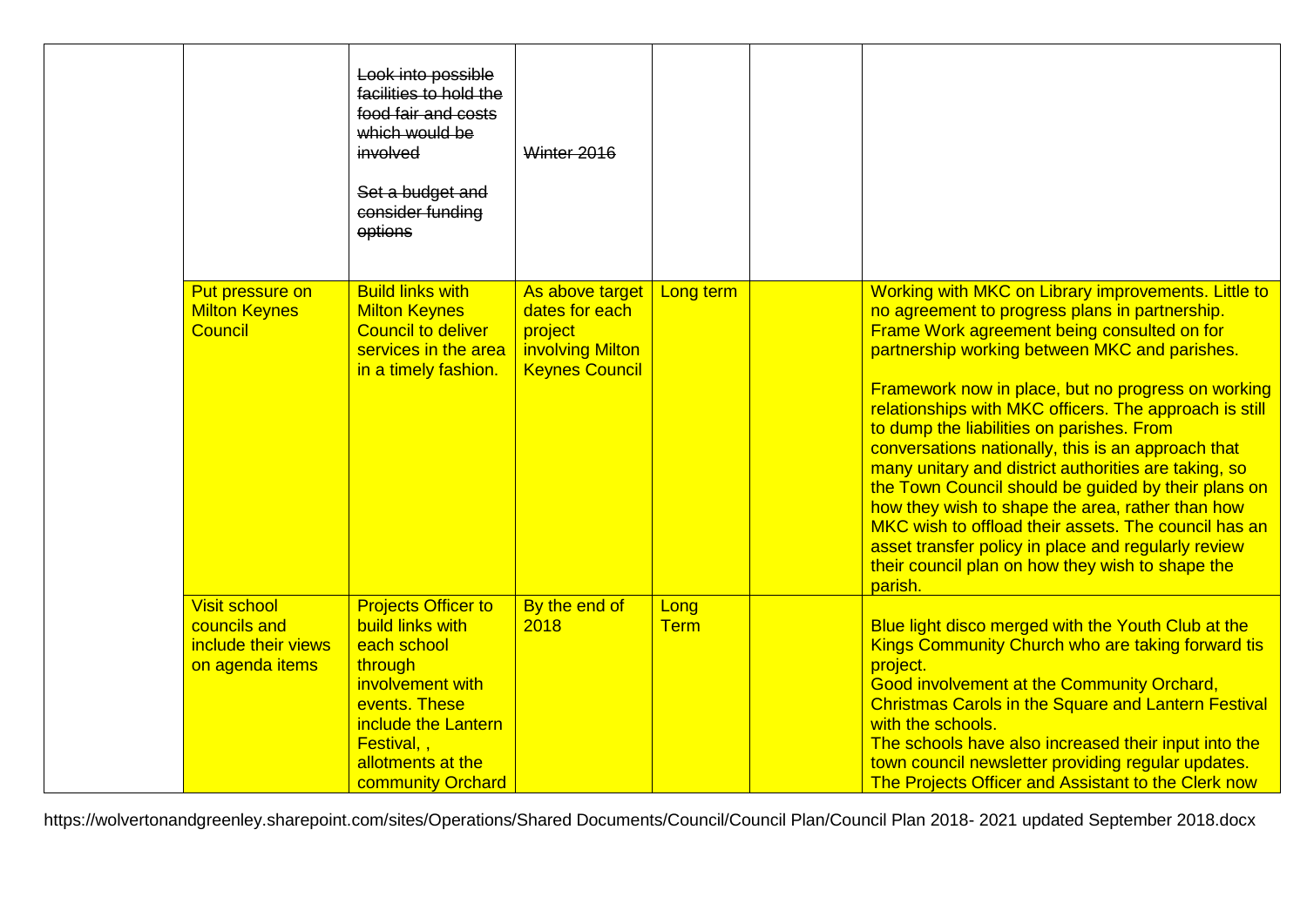|                                                                                                    |                                                                                                                                                                                                     |                            |                     | have good links into the school. The next project with<br>the schools is to design the sign for Hodge Lea<br>Meeting Place, to replace the tall sign at the front of<br>the building which is faded and unappealing. |
|----------------------------------------------------------------------------------------------------|-----------------------------------------------------------------------------------------------------------------------------------------------------------------------------------------------------|----------------------------|---------------------|----------------------------------------------------------------------------------------------------------------------------------------------------------------------------------------------------------------------|
| Line alley behind<br><b>Wyvern School</b><br>with kids anti dog<br>mess posters                    | Posters to be<br>purchased<br>Posters to be<br>installed                                                                                                                                            | Spring 2015<br>Winter 2015 | Medium              | Posters completed                                                                                                                                                                                                    |
| Database for local<br>businesses to offer<br>work experience,<br>learning sessions,<br>advice etc. | Speak to local work<br>experience agency<br>to join forces in<br>recruiting business<br>to provide work<br>experience<br>Advertise scheme<br>and its benefits to<br>the community and<br>businesses | Spring 2016<br>Summer 2017 | Medium              | Not progressed. The council offer work experience<br>places and hire an apprentice.                                                                                                                                  |
|                                                                                                    | Encourage each<br>businesses to sign<br>up to the scheme                                                                                                                                            | Winter 2017                |                     |                                                                                                                                                                                                                      |
| <b>Volunteer register</b><br>with monthly tasks                                                    | Create a list of<br>tasks required each<br>month, using the<br>councils aims and<br>objectives and<br>projects                                                                                      | Spring 2018                | Long<br><b>Term</b> | Volunteer database has been formed, but further<br>work is required to recruit more volunteers.                                                                                                                      |
|                                                                                                    | <b>Work with</b><br>volunteer centre<br>and other suitable<br>agencies to create<br>a volunteer                                                                                                     | Summer 2018                |                     |                                                                                                                                                                                                                      |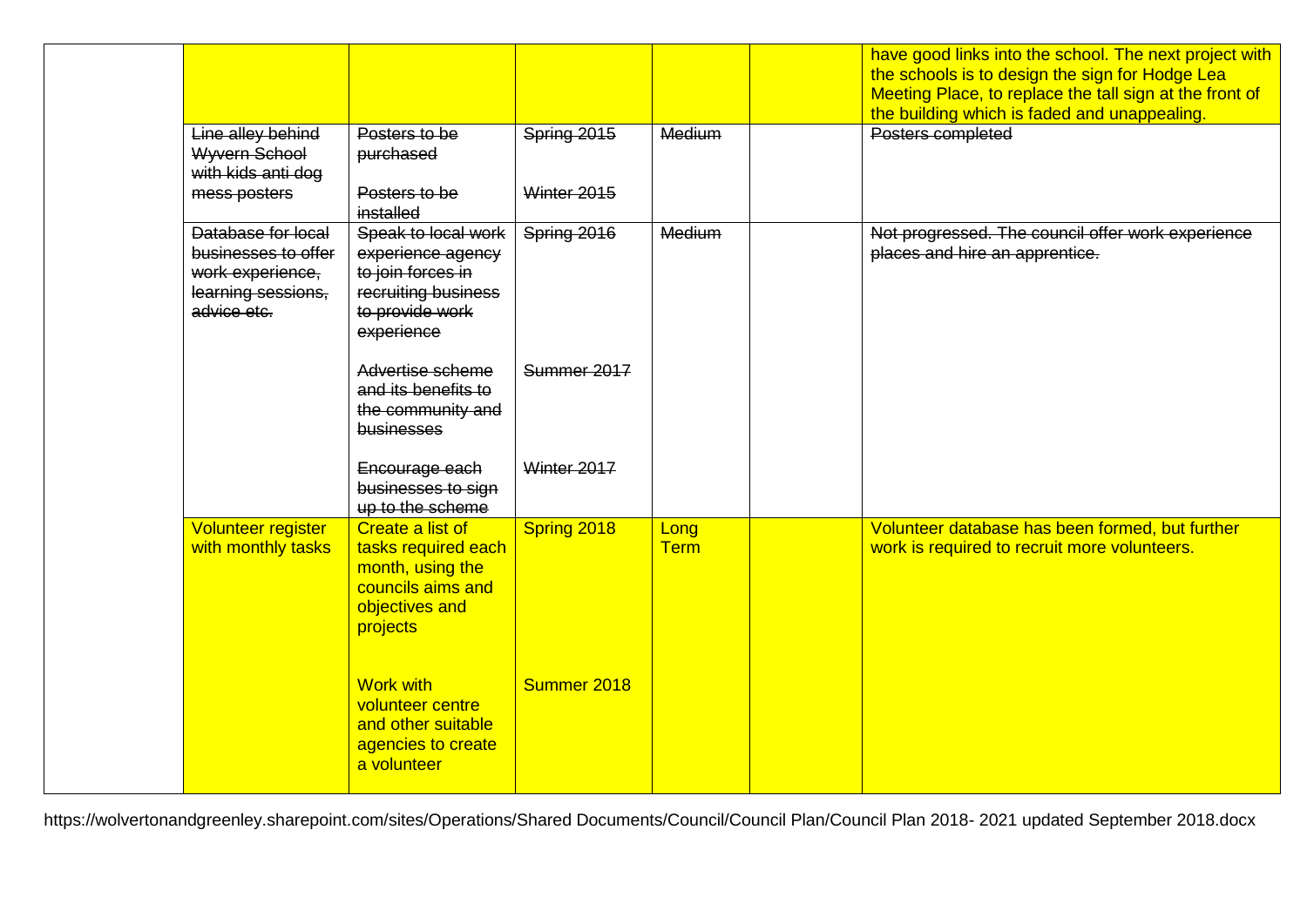|                  |                                                           | database across<br>the parish<br>Find out each<br>volunteers<br>strengths and tasks<br>they would like to<br>be involved in and<br>assign each<br>volunteer a task<br><b>Continually review</b><br>and recruit<br>volunteers to<br>ensure all tasks are<br>being completed | Summer 2018<br>Spring 2019                                               |                                        |                                                                                                                                                              |
|------------------|-----------------------------------------------------------|----------------------------------------------------------------------------------------------------------------------------------------------------------------------------------------------------------------------------------------------------------------------------|--------------------------------------------------------------------------|----------------------------------------|--------------------------------------------------------------------------------------------------------------------------------------------------------------|
| <b>ALL WARDS</b> | Effective use of IT<br>but not just for the<br>sake of it | Paperwork<br>electronic and on<br>website.<br>Assess the need to<br>use Dropbox,<br>tablets, screen in<br>council meetings<br>etc. and budget for<br>each requirement<br>Remote e-mapping<br>of problem areas<br>e.g. On<br>smartphone                                     | Winter 2015<br>Spring 2016<br><b>November</b><br>2014 phone<br>purchased | Medium                                 | New communications policy in place                                                                                                                           |
|                  | <b>Install Bloomer on</b><br>public display               |                                                                                                                                                                                                                                                                            | 2015                                                                     | <b>High</b>                            | Installed March 2017                                                                                                                                         |
|                  | Landscaping                                               | <b>Review the</b><br>landscaping<br>service provided by<br><b>Milton Keynes</b>                                                                                                                                                                                            | 2021                                                                     | <b>Ongoing-</b><br>Long<br><b>Term</b> | Contract being reviewed again in 2021. Caretakers<br>are surveying each of the streets and reporting<br>issues to Milton Keynes Council. Clerk keeping up to |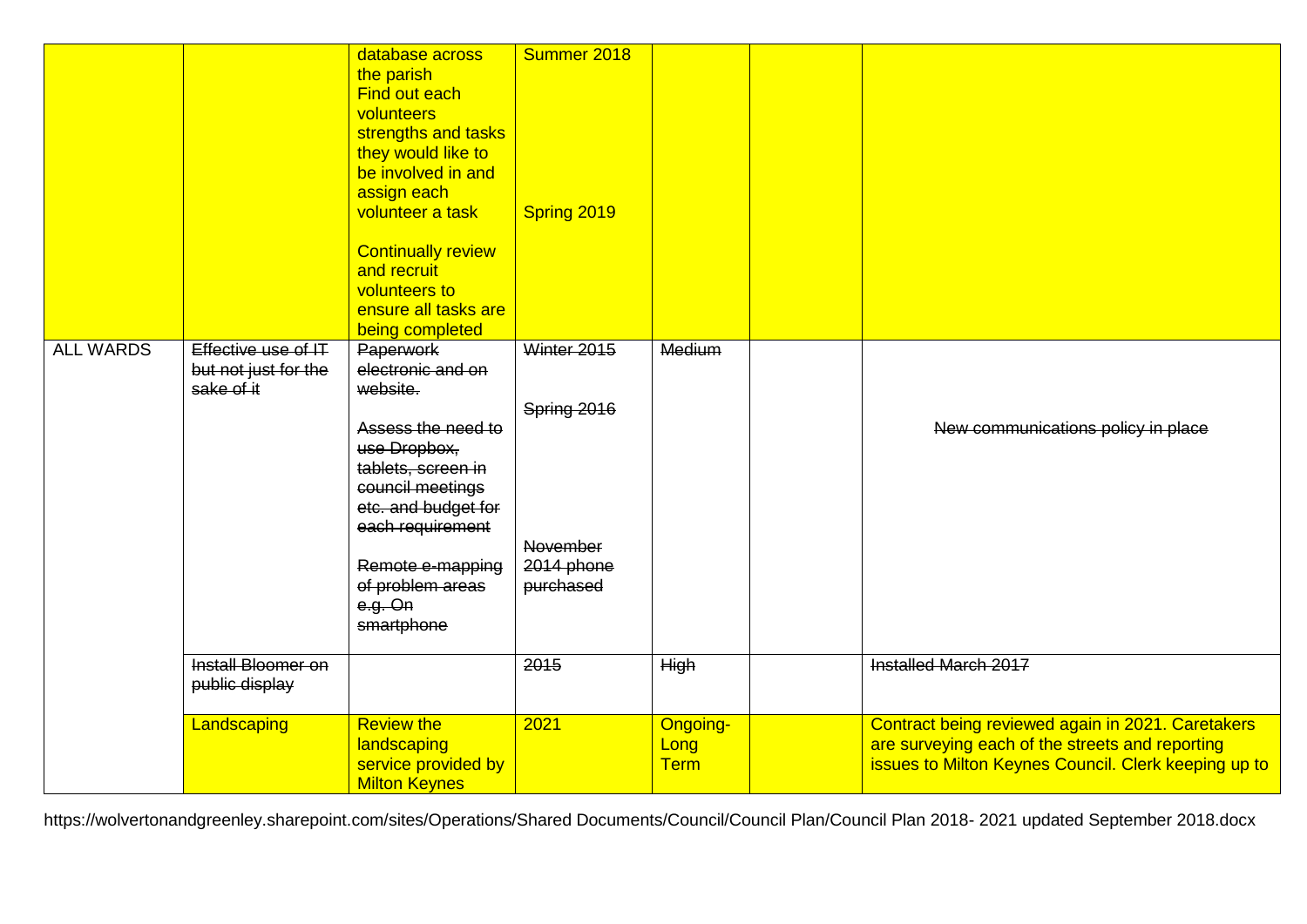| <b>Council and</b><br>consider<br>2021.<br><i>improvements</i><br>Value for money<br><b>Hold consultations</b><br>Long<br><b>Term</b><br>with the public to<br>ensure the services<br>implemented are<br>required.<br><b>Seek partnership</b><br>working to ensure<br>that services are<br>not doubled up<br><b>Review contracts at</b><br>area.<br>the end of their<br>term and seek<br>quotes to review<br>services provided<br>are value for<br>money<br>Conducted by all the team.<br>Effective, accurate<br><b>Consider more</b><br>Spring 2017<br>Long<br>involvement in the<br>and timely info<br><b>Term</b><br>Website and<br>exchange<br>newsletter<br>Spring 2017<br>Consider a social<br>media presence<br>Summer 2018<br>Review whether to |           |  |                                                                                                                                                                                                                                                                                                                                                                                                                                                                                                                                                                                                     |
|---------------------------------------------------------------------------------------------------------------------------------------------------------------------------------------------------------------------------------------------------------------------------------------------------------------------------------------------------------------------------------------------------------------------------------------------------------------------------------------------------------------------------------------------------------------------------------------------------------------------------------------------------------------------------------------------------------------------------------------------------------|-----------|--|-----------------------------------------------------------------------------------------------------------------------------------------------------------------------------------------------------------------------------------------------------------------------------------------------------------------------------------------------------------------------------------------------------------------------------------------------------------------------------------------------------------------------------------------------------------------------------------------------------|
|                                                                                                                                                                                                                                                                                                                                                                                                                                                                                                                                                                                                                                                                                                                                                         |           |  | date with MKC proposals for landscaping works from                                                                                                                                                                                                                                                                                                                                                                                                                                                                                                                                                  |
|                                                                                                                                                                                                                                                                                                                                                                                                                                                                                                                                                                                                                                                                                                                                                         |           |  | Devolved Services consultation held October 2017.<br>Environmental issues scored highly and the dog<br>waste services were contracted out to free up<br>caretaker time to improve the environment through<br>reporting graffiti, litter, pot holes, dog fouling etc. to<br>MKC. Also, a new dog fouling scheme to show dog<br>foul in the streets and create awareness has been<br>implemented. As a result, a noticeable improvement<br>has been seen in Wolverton and Greenleys. Hodge<br>lea is being monitored for further action, as so far<br>this has action has seen no improvement in this |
|                                                                                                                                                                                                                                                                                                                                                                                                                                                                                                                                                                                                                                                                                                                                                         |           |  |                                                                                                                                                                                                                                                                                                                                                                                                                                                                                                                                                                                                     |
|                                                                                                                                                                                                                                                                                                                                                                                                                                                                                                                                                                                                                                                                                                                                                         |           |  | New social media and website policies implemented                                                                                                                                                                                                                                                                                                                                                                                                                                                                                                                                                   |
|                                                                                                                                                                                                                                                                                                                                                                                                                                                                                                                                                                                                                                                                                                                                                         |           |  |                                                                                                                                                                                                                                                                                                                                                                                                                                                                                                                                                                                                     |
| Residents welcome<br>pack and budget<br>accordingly<br>Summer 2017                                                                                                                                                                                                                                                                                                                                                                                                                                                                                                                                                                                                                                                                                      | provide a |  |                                                                                                                                                                                                                                                                                                                                                                                                                                                                                                                                                                                                     |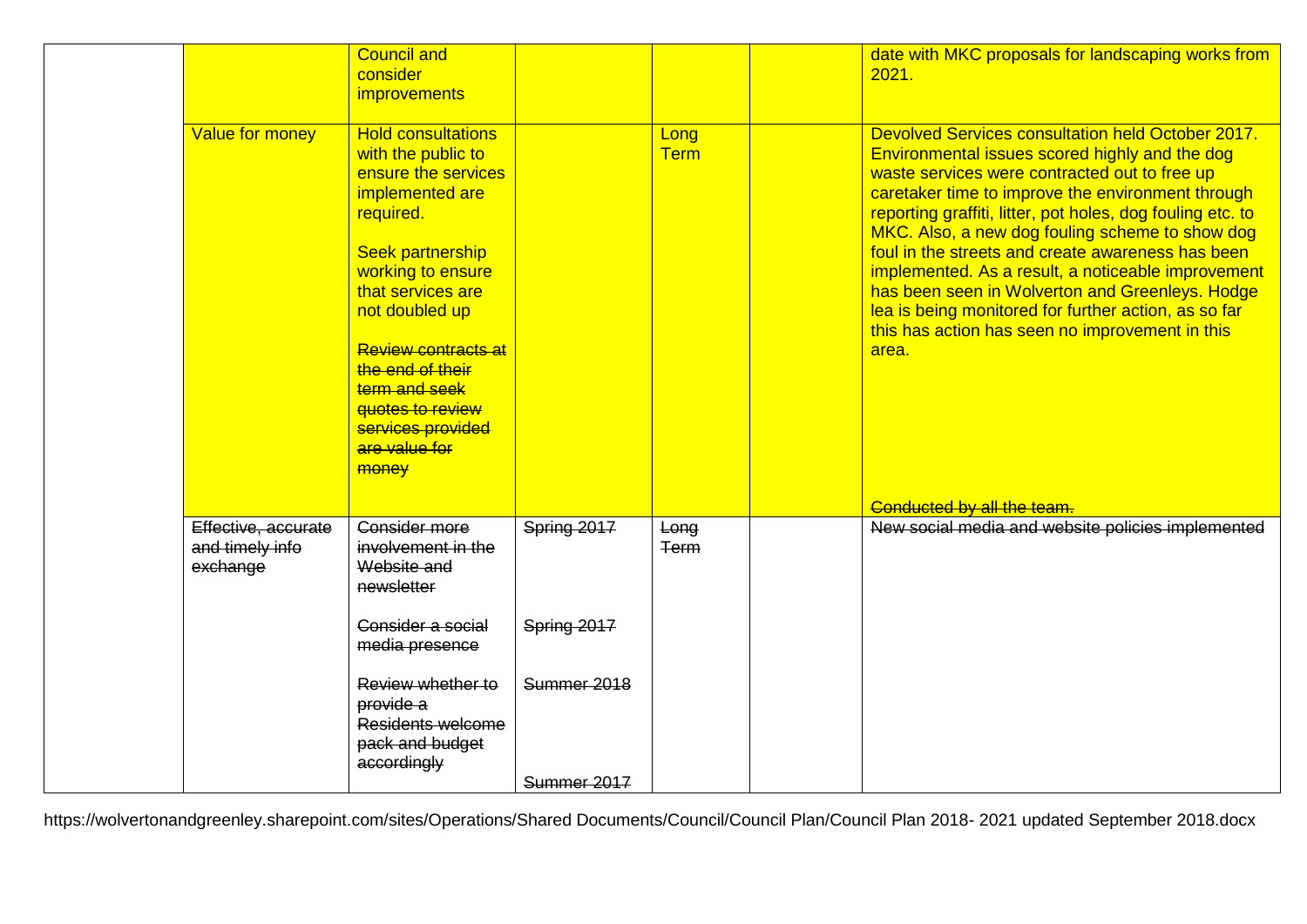|                                                                        | Hold meetings in                                                                                                                              |                         |                     |                                                                                                    |
|------------------------------------------------------------------------|-----------------------------------------------------------------------------------------------------------------------------------------------|-------------------------|---------------------|----------------------------------------------------------------------------------------------------|
|                                                                        | different wards.                                                                                                                              |                         |                     |                                                                                                    |
|                                                                        | Noticeboard<br>maintenance.                                                                                                                   |                         |                     |                                                                                                    |
| Greater<br>engagement with<br>local business                           | Discuss with<br>business how<br>better to engage<br>them as a whole.                                                                          | Winter 2016             | Long<br><b>Term</b> | Delegated to the Community Engagement working<br>group to take forward in 2018-2021 plan-see below |
|                                                                        | Consider feedback<br>and agree next<br>steps                                                                                                  |                         |                     |                                                                                                    |
| Improve the<br>maintenance and<br>upkeep of public<br>realm. Including | <b>Caretakers</b><br>inspections every<br>week                                                                                                | <b>November</b><br>2014 | <b>High</b>         | Reviewed and changes made to the caretakers job<br>descriptions                                    |
| Dog mess, rubbish,<br>graffiti, problems<br>etc.                       | <b>Town Council to</b><br>consider taking<br>over some<br>responsibilities<br>from Milton Keynes<br>Council                                   | 2018                    |                     |                                                                                                    |
|                                                                        | Investigate better<br>way to engage with<br>Milton Keynes<br><b>Council to ensure</b><br>these issues are<br>addressed in a<br>timely manner. | Spring 2015             |                     |                                                                                                    |
| <b>Address Traffic</b><br>issues. Congestion,<br>speed, parking etc.   | Implement<br><b>Wolverton Station</b><br><b>Travel Plan</b>                                                                                   | 2018                    | Long<br><b>Term</b> | Delegated to Cllr Moss taking forward a travel plan<br>for the station                             |
|                                                                        |                                                                                                                                               | 2018                    |                     |                                                                                                    |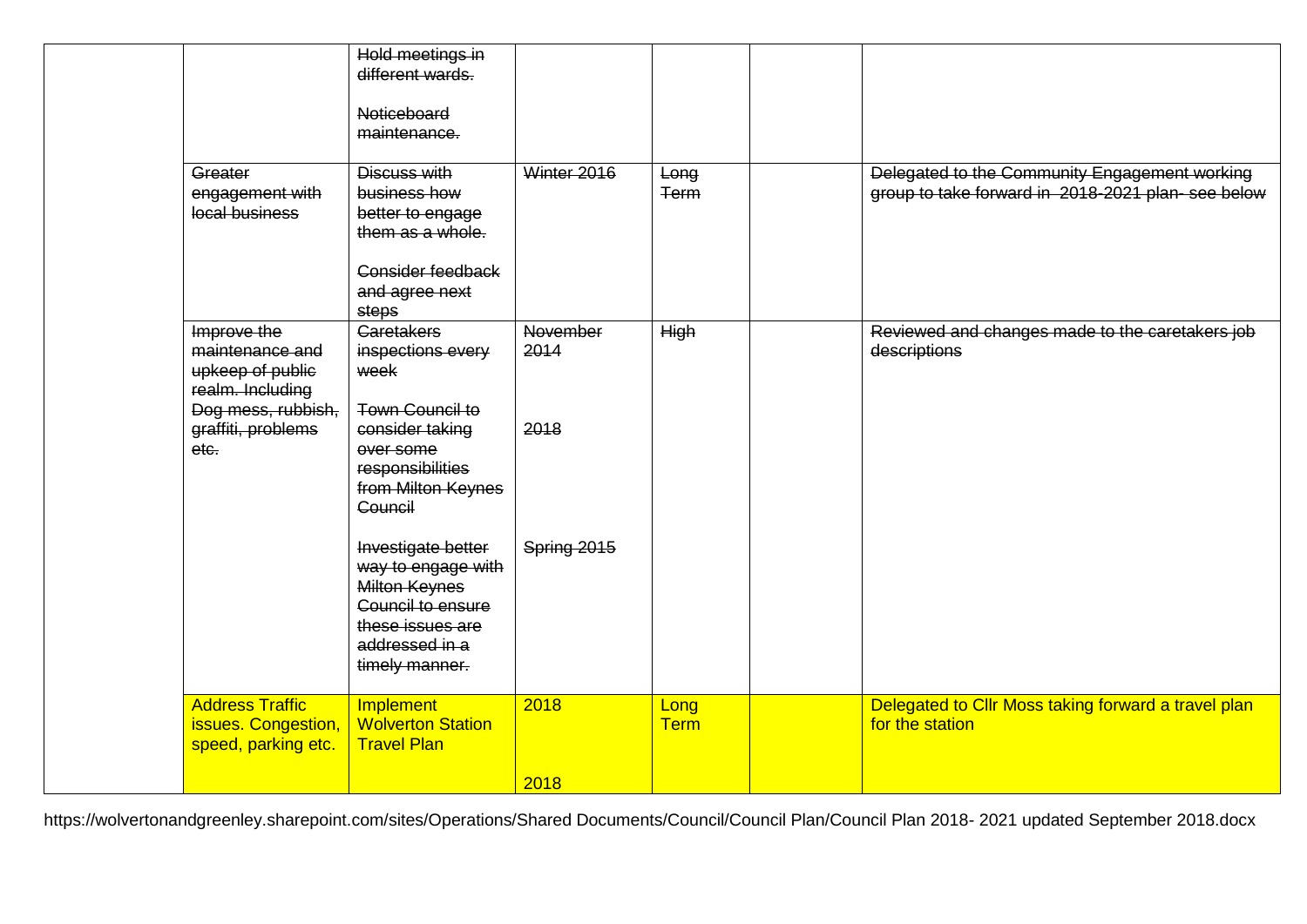|                                                   | <b>Real Time</b><br>Passenger<br>Information to be<br>used and working<br><b>Speed Indicating</b><br>Device's to be used<br>across the parish to<br>detect speeding<br>issues to be<br>addressed by<br><b>Thames Valley</b><br><b>Police and Milton</b><br><b>Keynes Council</b><br>Implementation of<br>a 20mph zone<br>Log of problems<br>reported to Milton<br><b>Keynes Council</b><br>and target dates<br>obtained when<br>each issue will be<br>addressed | On going<br>Review<br>conducted<br>2015<br>On going |                     | Schedule produced three monthly by the caretakers<br>New SID's to be purchased with S106 funding. S106<br>funding application submitted, awaiting cost.<br>The caretakers are reporting direct to Serco as they<br>are Serco Champions, and this method is proving<br>effective. A contact has been established with the<br>new landscape contractor Frosts, who are willing to<br>work with the TC. Pot holes are reported direct to<br>MKC through the environmental helpdesk and this is<br>managed by the caretaking team. |
|---------------------------------------------------|-----------------------------------------------------------------------------------------------------------------------------------------------------------------------------------------------------------------------------------------------------------------------------------------------------------------------------------------------------------------------------------------------------------------------------------------------------------------|-----------------------------------------------------|---------------------|--------------------------------------------------------------------------------------------------------------------------------------------------------------------------------------------------------------------------------------------------------------------------------------------------------------------------------------------------------------------------------------------------------------------------------------------------------------------------------------------------------------------------------|
|                                                   | Develop E-Car club                                                                                                                                                                                                                                                                                                                                                                                                                                              | On going                                            |                     | E car club non longer running in Wolverton                                                                                                                                                                                                                                                                                                                                                                                                                                                                                     |
| Facilitate arts<br>activities for young<br>people | Pay for activities in<br><b>Creed St theatre or</b><br>other local venues                                                                                                                                                                                                                                                                                                                                                                                       | Winter 2015                                         | Medium              |                                                                                                                                                                                                                                                                                                                                                                                                                                                                                                                                |
| <b>Community</b><br>meeting space                 | Review community<br>meeting spaces in<br>all parts of the<br>parish and access                                                                                                                                                                                                                                                                                                                                                                                  | Spring 2017                                         | Long<br><b>Term</b> | Stacey Bushes only has one Meeting Place which is<br>in use from a nursery, with no other access or<br>expansion possibilities. Meeting Place secured in<br>Hodge Lea. Town Hall available in Wolverton and                                                                                                                                                                                                                                                                                                                    |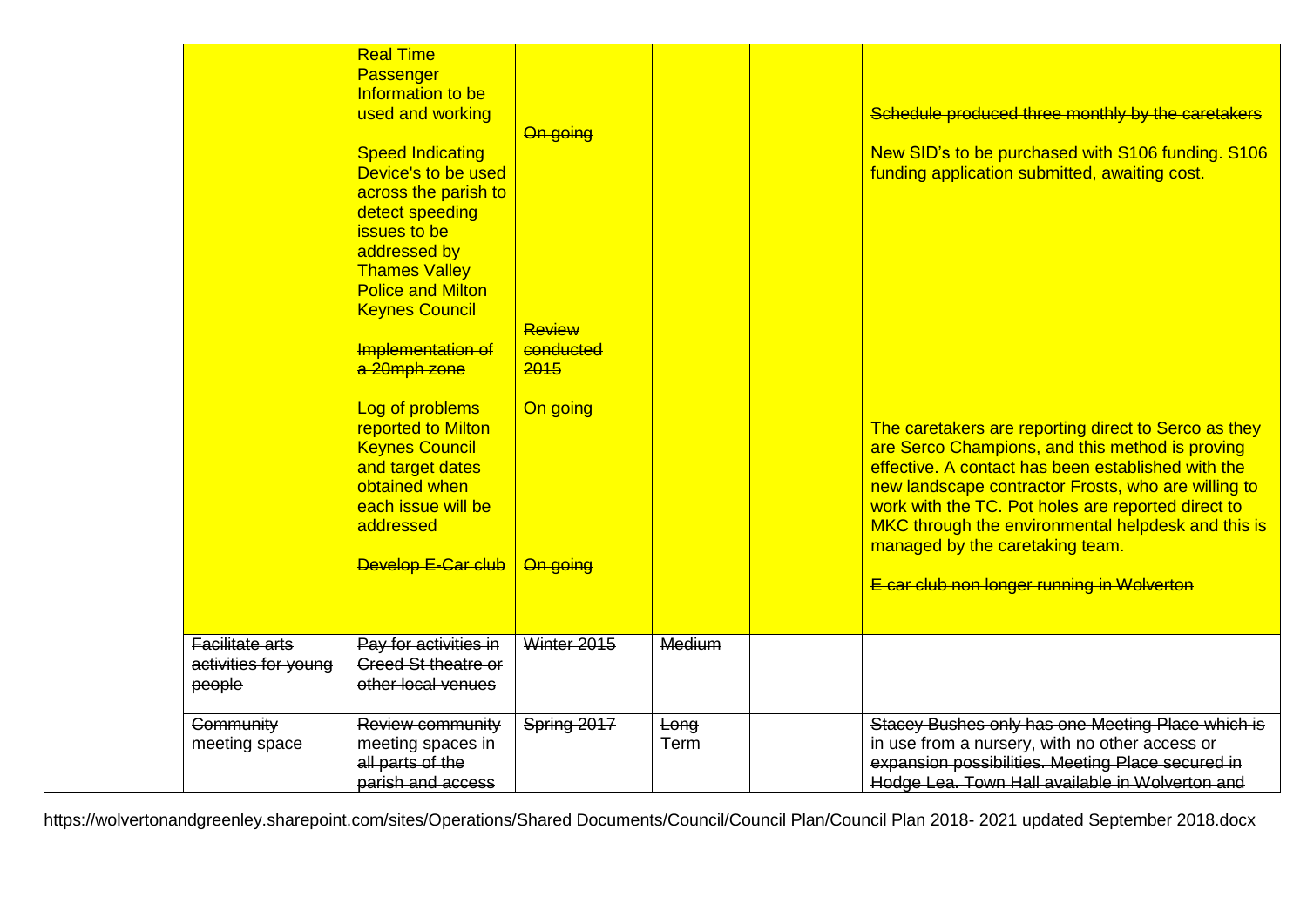|                                                           | any gaps which<br>need to be<br>addressed                                                                                                                            |             |                     | agreed not to progress Greenleys Community<br>Centre. The football club in Greenleys will be an<br>option to use with MK Gallacticos once rebuilt after<br>the fire which occurred early 2017.                                     |
|-----------------------------------------------------------|----------------------------------------------------------------------------------------------------------------------------------------------------------------------|-------------|---------------------|------------------------------------------------------------------------------------------------------------------------------------------------------------------------------------------------------------------------------------|
| Eid aware                                                 | Cllr Hussain to take<br>pictures and create<br>an article in<br>newsletter about<br>Eid                                                                              | 2016        | Medium              | Cllr Hussain takes pictures and create an article in<br>newsletter about Eid each year                                                                                                                                             |
| Improve Highway,<br>pavement quality                      | Improve links with<br><b>Milton Keynes</b><br><b>Council to ensure</b><br>that when works<br>are required they<br>are scheduled in<br>with a date to be<br>completed | On going    | Long<br><b>Term</b> | <b>Caretakers and Apprentice work closely with</b><br>Environmental team to resolve any outstanding<br>issues. Large works, such as capital programme<br>schemes are discussed direct with Phil Caves and<br><b>Andy Dickinson</b> |
| Involve new areas<br>of Wolverton                         | Assess how best to<br>involve new areas<br>of Wolverton in the<br>community                                                                                          | Spring 2016 | Medium              | Relations developed through the Fireworks working<br>group and lantern festival committee.                                                                                                                                         |
| Monitor and<br>comment on all<br>planning<br>applications | Submit comments<br>to Milton Keynes<br>Council on all<br>planning<br>applications                                                                                    | On going    | Long term           | Committee had training on Planning. Neighbourhood<br>Plan is considered when discussing applications.<br>Neighbourhood Plan                                                                                                        |
|                                                           | Support the aims of<br><b>Wolverton Town</b><br><b>Centre</b><br>Neighbourhood                                                                                       | On going    |                     |                                                                                                                                                                                                                                    |
|                                                           | plan.<br>Consider creating a<br>Neighbourhood<br>plan for other parts<br>of parish                                                                                   | 2017        |                     |                                                                                                                                                                                                                                    |